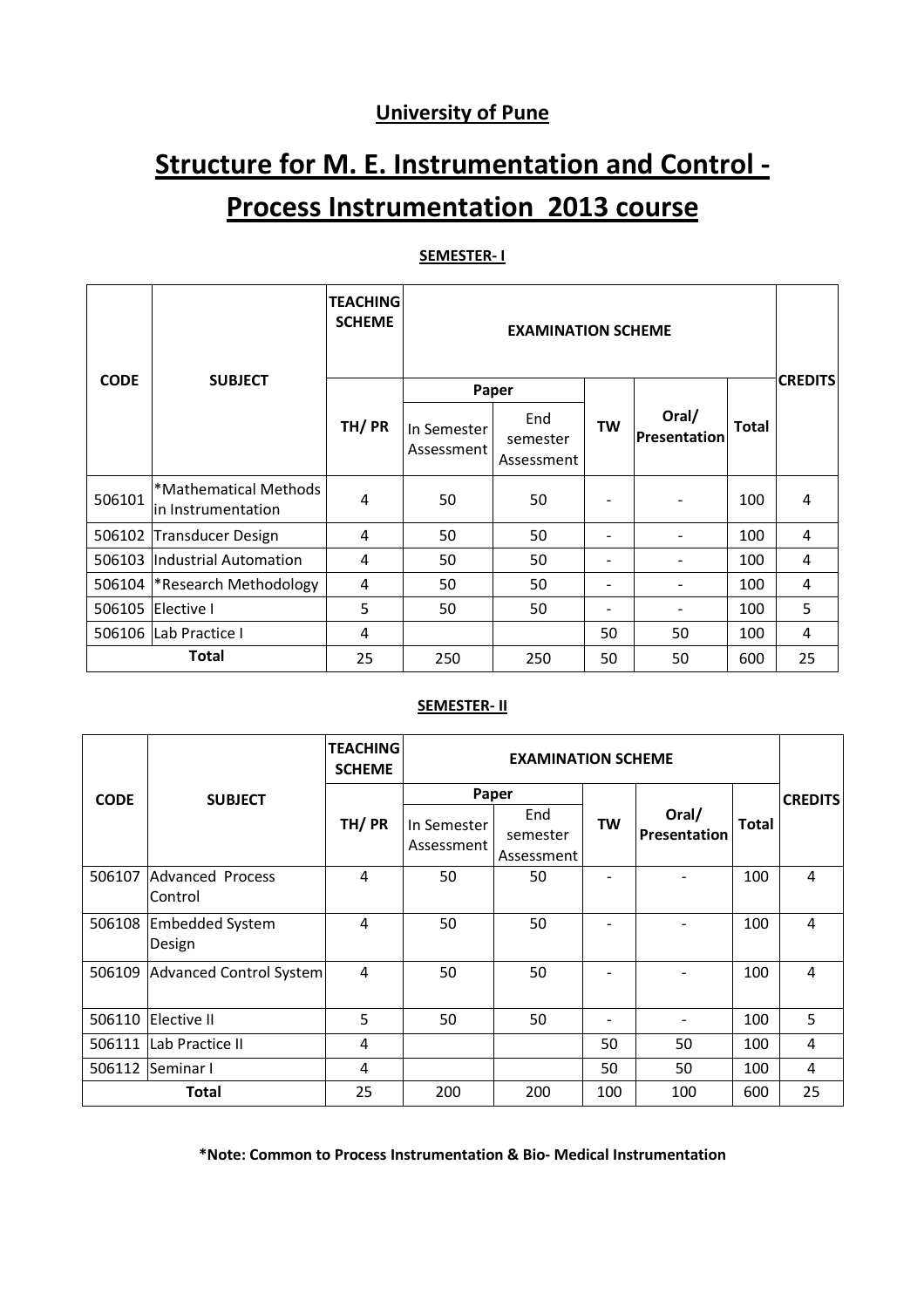# **SEMESTER- III**

|             |                               | <b>TEACHING</b><br><b>SCHEME</b> |                           | <b>EXAMINATION SCHEME</b>     |           |                       |       |                |
|-------------|-------------------------------|----------------------------------|---------------------------|-------------------------------|-----------|-----------------------|-------|----------------|
|             |                               |                                  | Paper                     |                               |           |                       |       |                |
| <b>CODE</b> | <b>SUBJECT</b>                | TH/PR                            | In Semester<br>Assessment | End<br>semester<br>Assessment | <b>TW</b> | Oral/<br>Presentation | Total | <b>CREDITS</b> |
| 606101      | Advanced Signal<br>Processing | 4                                | 50                        | 50                            |           | -                     | 100   | $\overline{4}$ |
| 606102      | <b>Building Automation</b>    | 4                                | 50                        | 50                            |           |                       | 100   | 4              |
| 606103      | Elective III                  | 5                                | 50                        | 50                            |           |                       | 100   | 5              |
| 606104      | <b>Seminar II</b>             | 4                                |                           |                               | 50        | 50                    | 100   | $\overline{4}$ |
|             | 606105 Project Stage I        | 8                                |                           |                               | 50        | 50                    | 100   | 8              |
|             | <b>Total</b>                  | 25                               | 150                       | 150                           | 100       | 100                   | 500   | 25             |

# **SEMESTER- IV**

|             |                               | <b>TEACHING</b><br><b>EXAMINATION SCHEME</b><br><b>SCHEME</b> |       |           |                       |              |                |
|-------------|-------------------------------|---------------------------------------------------------------|-------|-----------|-----------------------|--------------|----------------|
| <b>CODE</b> | <b>SUBJECT</b>                | TH/PR                                                         | Paper | <b>TW</b> | Oral/<br>Presentation | <b>Total</b> | <b>CREDITS</b> |
|             | 606106 Seminar III            | 5                                                             |       | 50        | 50                    | 100          | 5.             |
|             | 606107 Project Work Stage III | 20                                                            |       | 150       | 50                    | 200          | 20             |
|             | Total                         | 25                                                            |       | 200       | 100                   | 300          | 25             |

# **List of the Electives:**

| Sr. No. | <b>Elective-I</b>                 | <b>Elective-II</b>                                 | Elective-III                            |
|---------|-----------------------------------|----------------------------------------------------|-----------------------------------------|
| A       | Modern Control System             | Batch Process Control                              | lEnvironmental Studies                  |
| B       | Digital Control System            | Soft Computing                                     | <b>Pollution Control</b>                |
|         | <b>Robotics</b>                   | Modelling and Optimization                         | lFundamentals of Disaster<br>Management |
| D       | <b>Advanced Power Electronics</b> | Computerised Process Control Constitution of India |                                         |

# **Elective- III- Common to Process Instrumentation & Bio- Medical Instrumentation**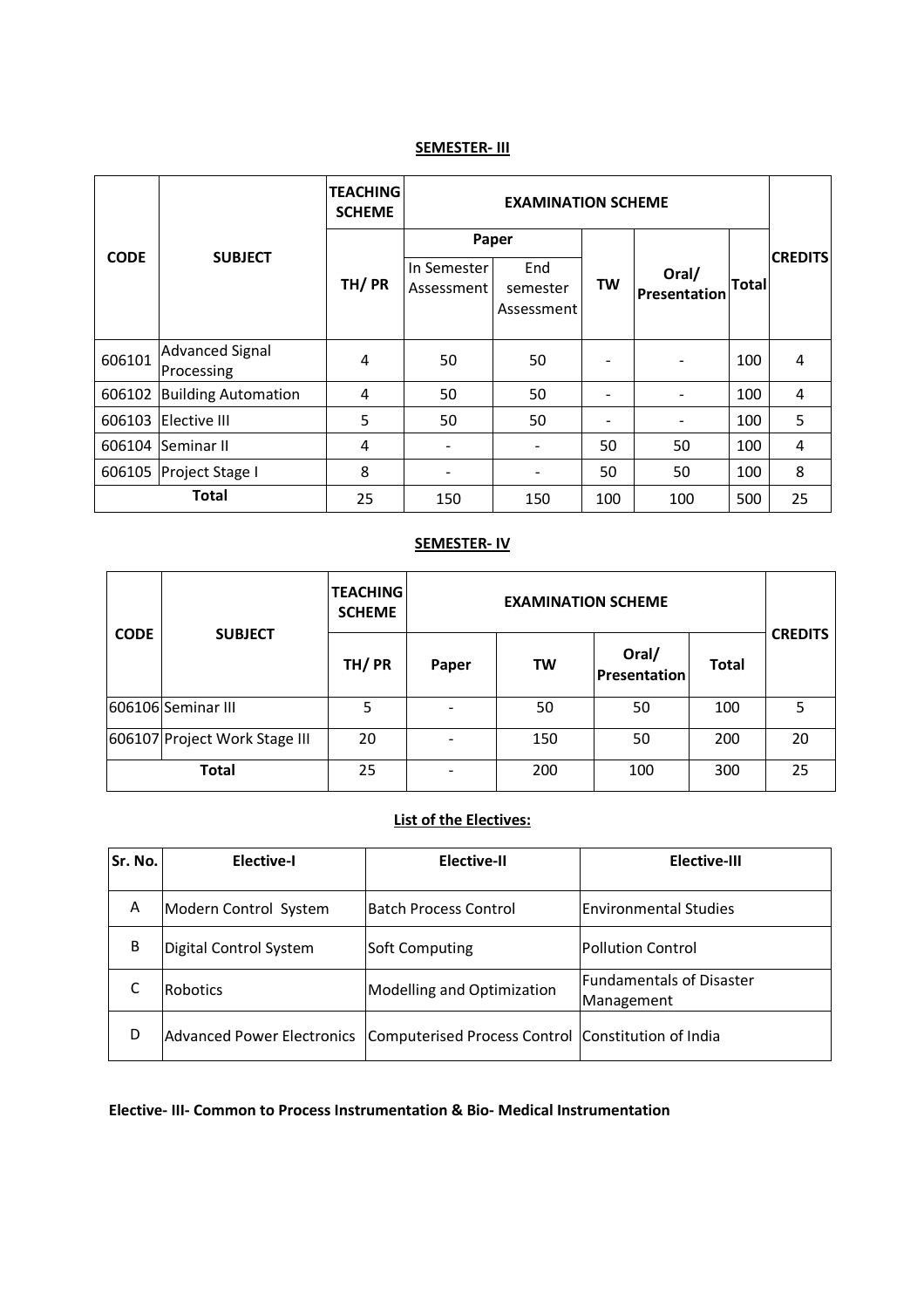# SEMESTER- I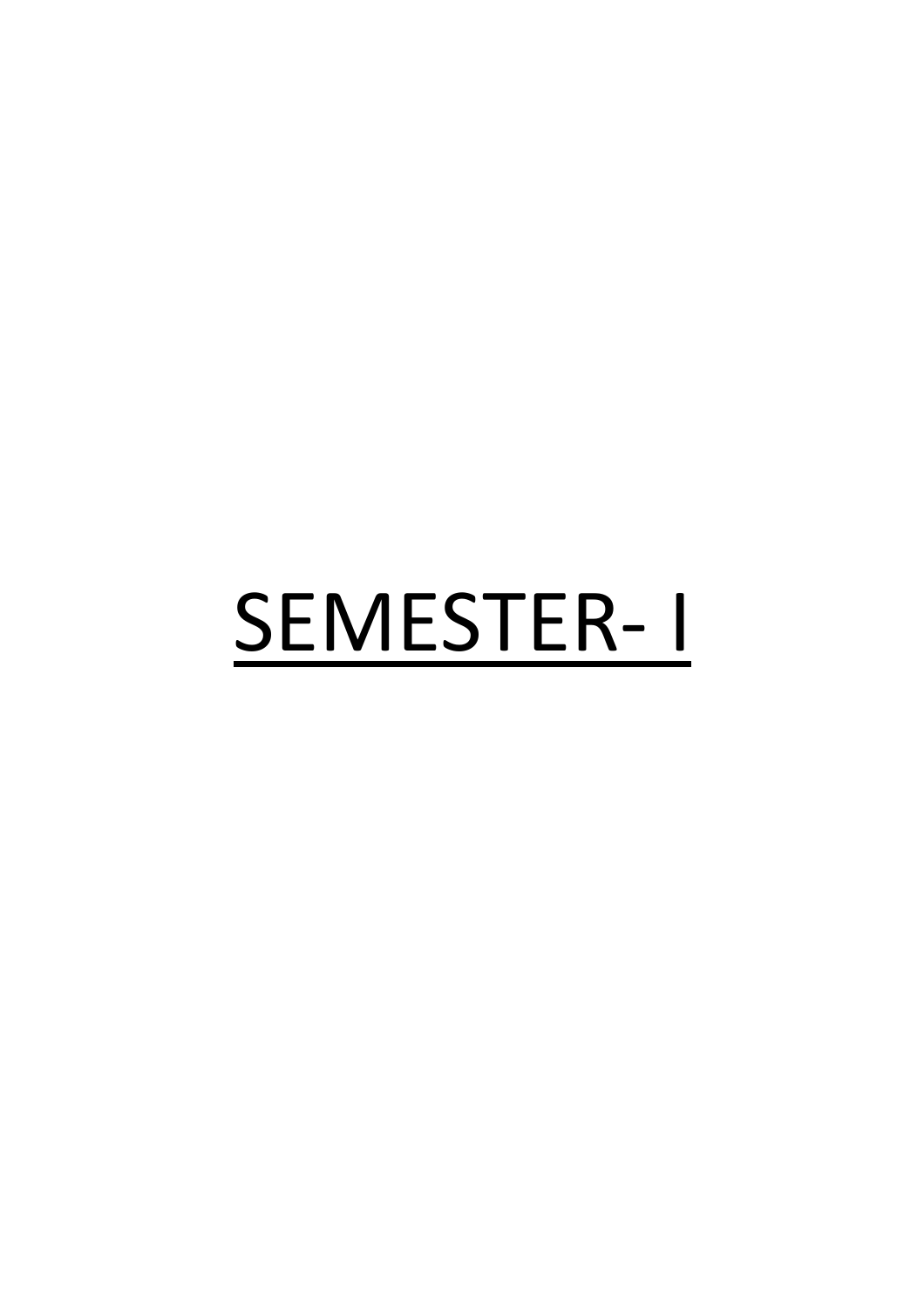# **506101**- **Mathematical Methods in Instrumentation**

 $\overline{\bf{4}}$ 

| Teaching scheme:      | <b>Examination Scheme:</b>      | <b>Credits:</b> |
|-----------------------|---------------------------------|-----------------|
| Lectures: 4 Hrs/ Week | Theory: 50 marks (In Semester)  |                 |
|                       | Theory: 50 Marks (End Semester) |                 |

## **Module- I**

**Vector Spaces and Transformation**: Vector spaces, subspace and linear dependence, concept of basis, representation, norms of vectors and orthonormalization, Linear transformations, concept of symmetry, inner products, singular value decomposition.

## **Module- II**

**Orthogonal and Unitary Transformation**: Orthogonal projections, products of projections, orthogonal direct sums, Unitary and orthogonal transformations, closed subspaces and the projection theorem for Hilbert spaces.

## **Module- III**

**Numerical method for algebraic and differential equations**: Least square method, Gauss-Jordon method, Gauss-Seidal method, Gauss elimination method, Newton-Raphson method, Euler's method, modified Euler's method, Runge-Kutta methods, Adam-Bash forth method

## **Module- IV**

**Basic concept of Probability**: Random experiments, sample spaces, axioms of probability, conditional probability, Bayes theorem.

# **Module- V**

**Probability distributions**: Probability distribution function, probability density function, Binomial, Normal, Poisson and uniform distribution

# **Module- VI**

**Mathematical expectations**: Mean variance, standard deviation, moments, covariance and correlation.

- 1. Chen C. T., 'Linear Systems: Theory & Design', (Oxford University Press New York), (1999).
- 2. Charles W. Curtis, 'Linear Algebra: An Introductory Approach', (Springer (India) Pvt. Ltd.), (2004).
- 3. Strang G., 'Linear Algebra And Its Applications'. (Thomson Brooks, Australia), (1998).
- 4. Lay D. C., 'Linear Algebra and Applications', (Addison Wesley, Massachusetts), (1996).
- 5. Gilbert Jimmie and Gilbert Linda, 'Linear Algebra and Matrix Theory', (Elsevier India Publishing Co., New Delhi), 2005.
- 6. Grewal B. S., 'Higher Engineering Mathematics', (Khanna Publishers, New Delhi), (2004).
- 7. Rajaraman V., 'Computer Oriented Numerical Methods'. (Prentice Hall of India New Delhi), (1990).
- 8. Murray Spiegel, John Schiller and R. Alu Srinivasan, 'Probability and Statistics', (Tata McGraw- Hill edition, New Delhi).
- 9. Miller I & Freund J., 'Probability & Statistics For Engineering'. (Prentice Hall Of India New Delhi), (1987).
- 10. Walpole R. E., Myers R. H. & Myers S. L., 'Probability & Statistics For Engineers & Scientist'.(Prentice Hall Inc. New Jercy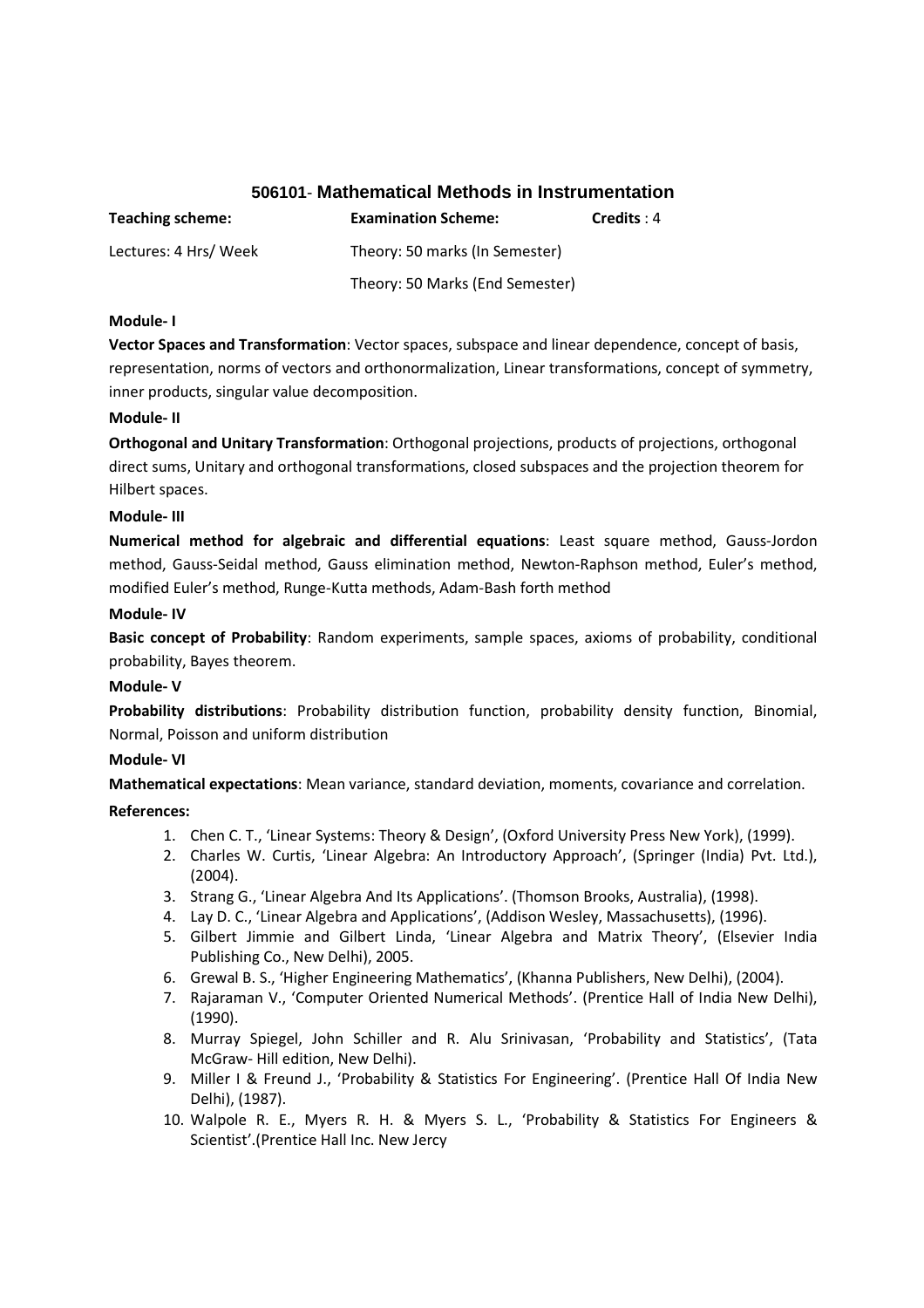# **506102- Transducer Design**

**Credits** : 4

| <b>Teaching scheme:</b> | <b>Examination Scheme:</b>      |
|-------------------------|---------------------------------|
| Lectures: 4 Hrs/ Week   | Theory: 50 marks (In Semester)  |
|                         | Theory: 50 Marks (End Semester) |

## **Module- I**

**Review of Fundamentals of Transducers for measurement of**: Physical parameters i.e. displacement, pressures, force, Flow, stress, strain, velocity, vibration, torque, temperature, pH, conductivity, proximity sensors, Chemical parameters, Biomedical parameters i.e. pathological parameters, Detection of alpha, beta and gamma radiation

## **Module- II**

**Review of signal conditioners for:** Strain Gauge Transducers, Inductive Transducers, Magnetic, Magneto-strictest, Piezo Electric Transducers, Optical Transducers, Capacitive Transducers, Vibrating wire, Review of Processors for Analogue and Digital Signals, Review of Various Input and Output Display Systems

## **Module- III**

**Design of Electromechanical Transducers for:** Force, Pressure, Stress, Vibration using ,Strain-gauge, LVDT , Capacitive Elements, Optical Device, Take typical application in each design case, such as measurements for Hydraulic and Pneumatic Machinery like Turbines, Aircraft Systems and Ship Machinery.

## **Module- IV**

**Discussion of Selection Criteria for each of above cases:** Design of Electromechanical Transducers for Torque, Flow and Velocity. Take typical application in each design case from Automobile for Torque, Liquid Flow for Flow and Velocity. Inclination/Tilt, Rotation and Gyration of Machinery like Winches, Earth Movers, Fork lifts, Giant Wheels, Space Craft etc. Discussion on design criteria for three component and six component dynamometers both pure mechanical and electromechanically designs to be discussed. Discussion on Multi-output (including digital) Transducers for various applications.

# **Module- V**

**Case Studies for:** Chemical Sensors, Bio sensors, Gas Sensors. Discussions on Nano Sensors and MEMS applications.

# **Module- VI**

**Application of LASER** for various measurements like: alignment, distance, velocimetry for convection and liquid flow, angular rotation. Applications of LASER for micromachining, printing and compact discs like CD and DVD, Weapons, welding, surface hardening, cutting, nuclear fusion.

- 1. H K P Neubert, ' *Instrument Transducers*', (Oxford University Press) (1963)
- 2. Bella G Liptak, ' *Instrument Engineer' Handbook, Vol 1,2 and 3'* , 3rd edition, (CRC Press) (2002).
- 3. C.S. Rangan, G.R. Sharma and V.S.V. Mani *'Instrumentation Devices and Systems'* , Tata Mcgraw-Hill Publishing Company Ltd. New Delhi (1983).
- 4. J. Wilson, J.F.B. Hawkes, *'Laser Principles and Applications'* ,.( Prentice-Hall, New York), (1987)
- 5. J. Wilson, ' *Optoelectronics'*, 2<sup>nd</sup> Edition, ( Prentic-Hall, India) (1999)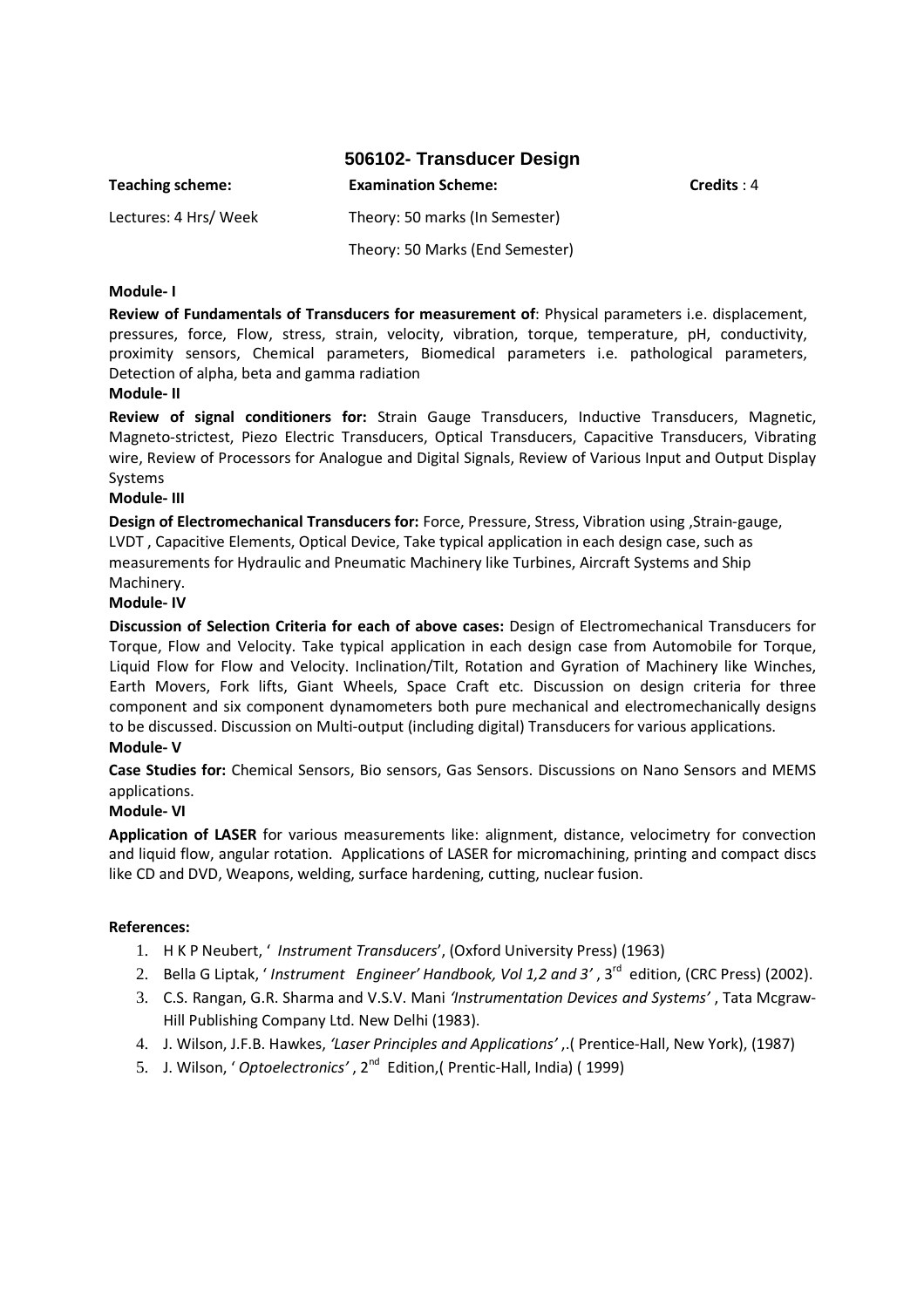# **506103**- **Industrial Automation**

| Teaching scheme:      | <b>Examination Scheme:</b>      | Credits:4 |
|-----------------------|---------------------------------|-----------|
| Lectures: 4 Hrs/ Week | Theory: 50 marks (In Semester)  |           |
|                       | Theory: 50 Marks (End Semester) |           |

## **Module- I**

**Introduction to Industrial Automation:** Role of automation in industries, Introduction to type of automation system, Introduction to automation tools like PAC, PLC, SCADA, DCS, Hybrid DCS with reference to automation pyramid.

## **Module- II**

**Networks in process automation:** Information flow requirements, Industry Network , HART: Introduction, Design, Installation, calibration, commissioning, Foundation Fieldbus & Profibus: Introduction, Design, Calibration, Commissioning

## **Module- III**

**Programmable Logic Controllers:** Introduction of Advanced PLC programming, Selection of processor, Input/output modules, Interfacing of Input/output devices, Operator Interface, OPC, study of SCADA Software, Interfacing PLC to SCADA/DCS using different communication protocols.

## **Module- IV**

**DCS:** Introduction to architecture of different makes, Comparison of these architectures with automation pyramid, DCS Specifications, Plant wide database management, Security and user access management, MES, ERP Interface, Performance Criteria for DCS and other automation tools.

## **Module- V**

**Introduction to process safety :** risk, risk terminologies, consequence and risk, risk measurement, Process Hazard Analysis (PHA), Hazard and operability study ( HaZop), Safety Integrity Level (SIL), Introduction to IEC61511 standard for Functional safety , protection layers, Safety Instrumented System: function, architecture, safety life cycle, Application of safety system.

- 1. Bella G Liptak, '*Instrument Engineers' Handbook - Process Software and Digital Networks, Vol '3'*, 3rd edition, (CRC Press), (2002)
- 2. Popovic and Bhatkar, "Distributed Computer Control For Industrial Automation" , Marcel Dekker,INC, 2005.
- 3. Webb and Reis, "Programmable Logic Controllers: Principles and Applications", PHI, 2009.
- 4. Introduction to Programmable Logic Controllers, Garry Dunning, Thomson Learning.
- 5. Understanding Distributed Process Systems For Control, Samuel Herb, ISA.
- 6. Computer Based Process control,Krishna kant,PHI
- 7. Mechatronics ,HMT, TMH publication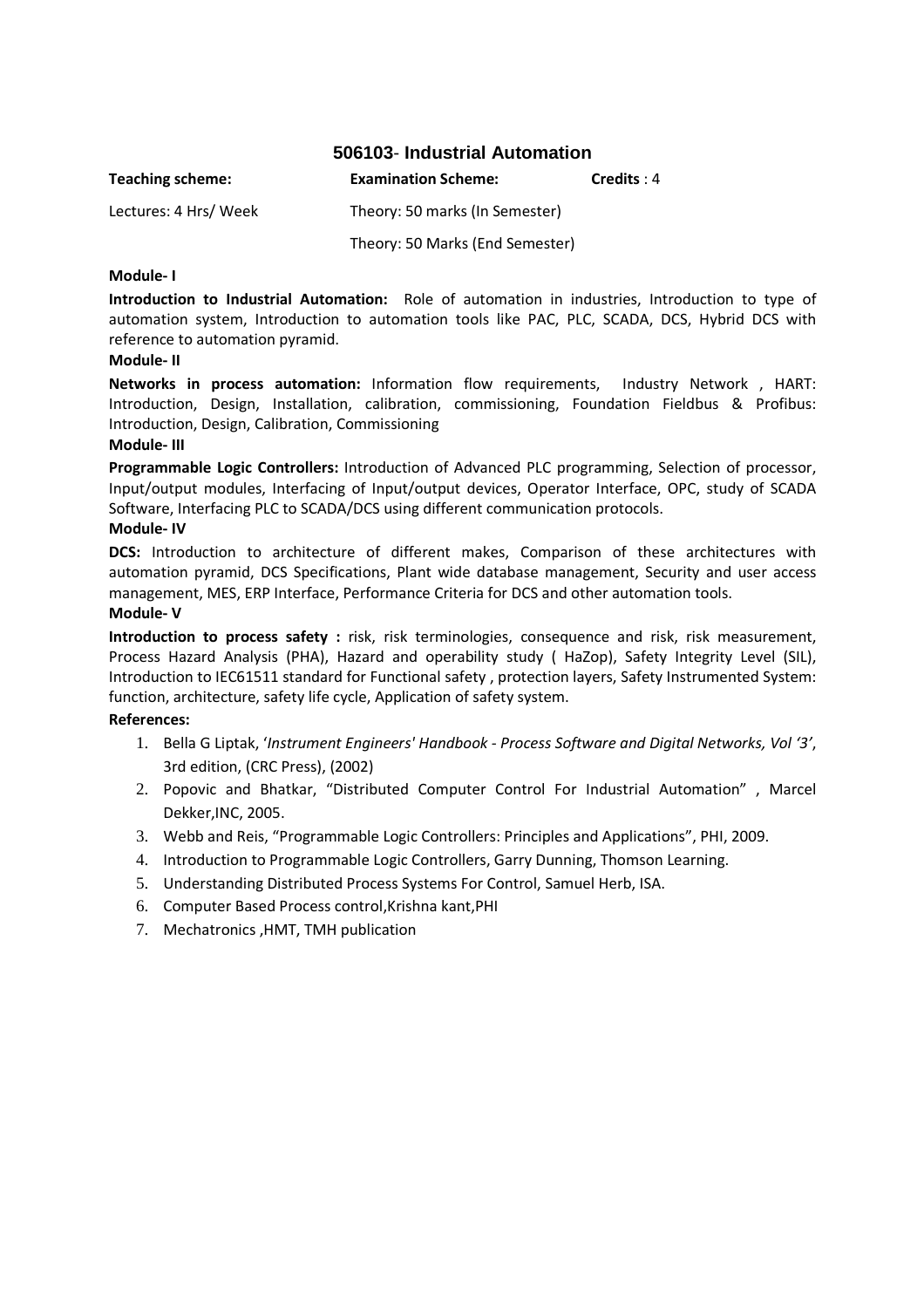# **506104**- **Research Methodology**

| Teaching scheme:      | <b>Examination Scheme:</b>      | $C$ redits : 4 |
|-----------------------|---------------------------------|----------------|
| Lectures: 4 Hrs/ Week | Theory: 50 marks (In Semester)  |                |
|                       | Theory: 50 Marks (End Semester) |                |

# **Module- I**

# **Research Problem:**

Meaning of research problem, Sources of research problem, Criteria / Characteristics of a good research problem, Errors in selecting a research problem, Scope and objectives of research problem

# **Module- II**

# **Basic instrumentation :**

Instrumentation schemes, Static and dynamic characteristics of instruments used in experimental set up, Performance under flow or motion conditions, Data collection using a digital computer system, Linear scaling for receiver and fidelity of instrument, Role of DSP is collected data contains noise.

# **Module- III**

# **Applied statistics :**

Regression analysis, Parameter estimation, Multivariate statistics, Principal component analysis, Moments and response curve methods, State vector machines and uncertainty analysis, Probable errors in the research, Error analysis

# **Module- IV**

# **Modelling and prediction of performance :**

Setting up a computing model to predict performance of experimental system, Multi-scale modelling and verifying performance of process system, Nonlinear analysis of system and asymptotic analysis, Verifying if assumptions hold true for a given apparatus setup, Plotting family of performance curves to study trends and tendencies, Sensitivity theory and applications.

# **Module- V**

# **Developing a Research Proposal :**

Format of research proposal, Individual research proposal, Institutional proposal, Proposal of a student – a presentation and assessment by a review committee consisting of Guide and external expert only, Other faculty members may attend and give suggestions relevant to topic of research

- 1. 'Research methodology: an introduction for science & engineering students', by Stuart Melville and Wayne Goddard
- 2. 'Research Methodology: An Introduction' by Wayne Goddard and Stuart Melville
- 3. 'Research Methodology: A Step by Step Guide for Beginners', by Ranjit Kumar, 2nd Edition
- 4. 'Research Methodology: Methods and Trends', by Dr. C. R. Kothari
- 5. 'Operational Research' by Dr. S.D. Sharma, Kedar Nath Ram Nath & co.
- 6. Software Engineering by Pressman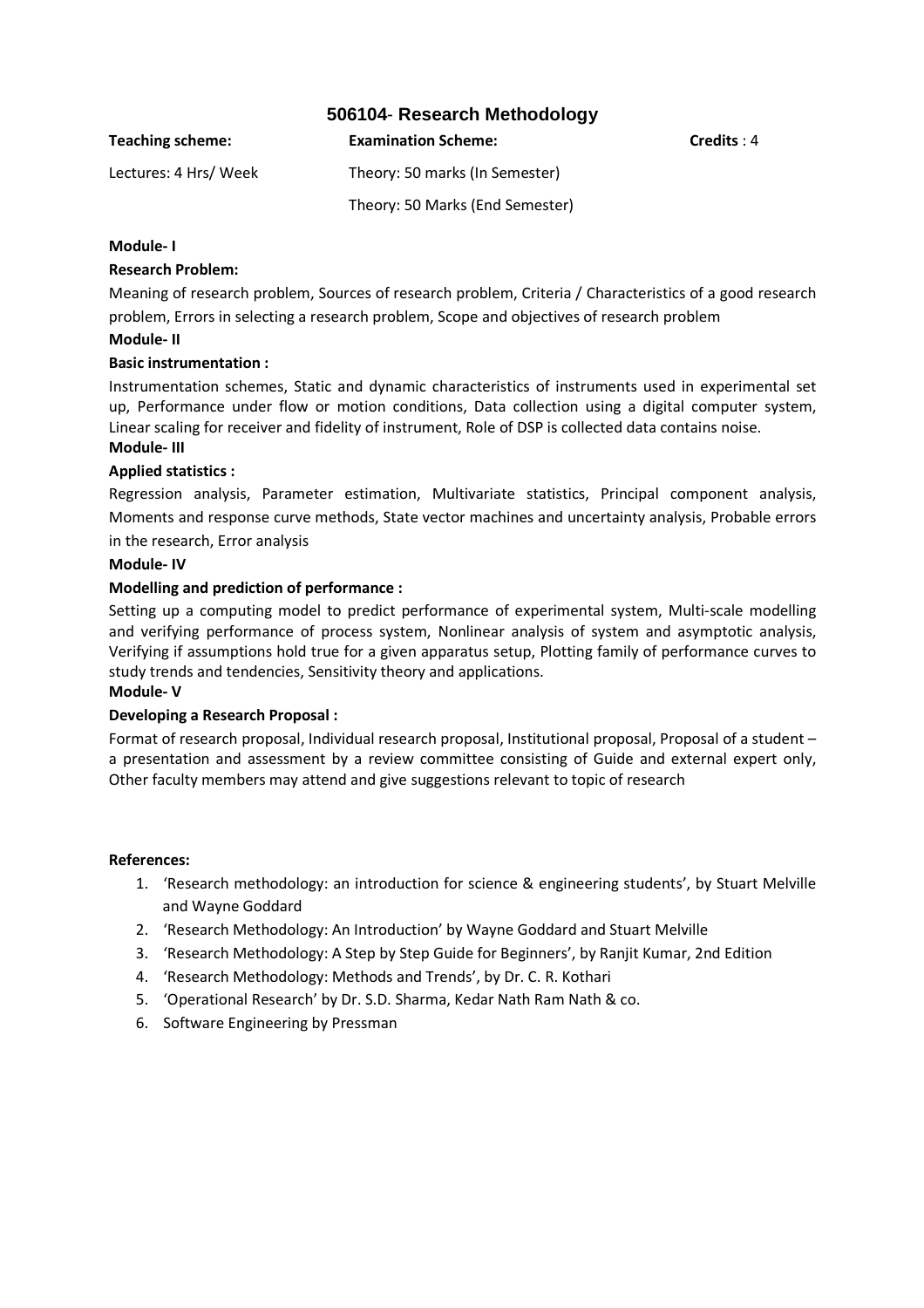# **506105- A- Modern Control Theory**

**Credits** : 5

| <b>Teaching scheme:</b> | <b>Examination Scheme:</b>      |
|-------------------------|---------------------------------|
| Lectures: 5 Hrs/ Week   | Theory: 50 marks (In Semester)  |
|                         | Theory: 50 Marks (End Semester) |

### **Elective- I**

## **Module- I**

**Linear vector spaces and linear operators:** Fields, vectors and vector spaces, Linear dependence, Dimension of linear space, The notion of bases, Linear transformation and matrices, Scalar product and norms, Quadratic function and definite matrices, vector and matrix norms, Gram determinant, Solution of linear algebraic equation: Range space, Rank, Null space and nullity of a matrix, Homogenous and nonhomogeneous equations, Eigenvalues and Eigenvectors and a canonical form representation of linear operators, Functions of square matrix: Caley- Hamilton theorem.

## **Module- II**

**Introduction to control systems:** Ordinary differential equation, Transfer function, Pole zero concepts, effect of pole location on performance specification. System models in state space, canonical model, MIMO systems, solution of state equation, stability of systems in state space.

## **Module- III**

**State Space Description for multivariable Control Systems:** The concept of state and state models, State equations for dynamic systems, State equations using phase, physical and canonical variables, Plant models of some illustrative control systems, State space representation and realization of transfer matrices, Minimal realization, Solution of state equation.

## **Module- IV**

**Control Systems Analysis:** Concept of Controllability and Reachability, Observability and Constructability, Controllable and Uncontrollable subspace, Observable and unobservable subspace, Controllability and Observability tests: Kalman's test matrix, Gilbert's test, Controllability and observability canonical forms, Stability and stabilizability theory.

## **Module- V**

**State Space Design:** Linear state variable feedback: The effect of state feedback on controllability and observability, Necessary and Sufficient condition for arbitrary pole placement, Ackermann's formula for pole placement, State observers: Full-order state observers and minimum order observers, Study of some physical plant for analysis and design.

- 1. C. T. Chen, Linear System Theory and Design, Holt, Rinehart and Winston, New York, 1984.
- 2. T. Kailath, Linear Systems, Prentice-Hall, Englewood Cliff's, NJ, 1980.
- 3. M. Gopal, Modern Control System Theory, Second Edition, New Age International (P) Limited, New Delhi, 1996
- 4. W. A. Wolovich, Linear Multivariable Systems, Springer-Verlag, and Berlin, 1974.
- 5. P. J. Antsaklis and A. N. Michel, Linear Systems, McGraw-Hill International Editions, 1998.
- 6. K. Ogata, Modern Control Engineering, Third Edition, Prentice-Hall of India, New Delhi, 1997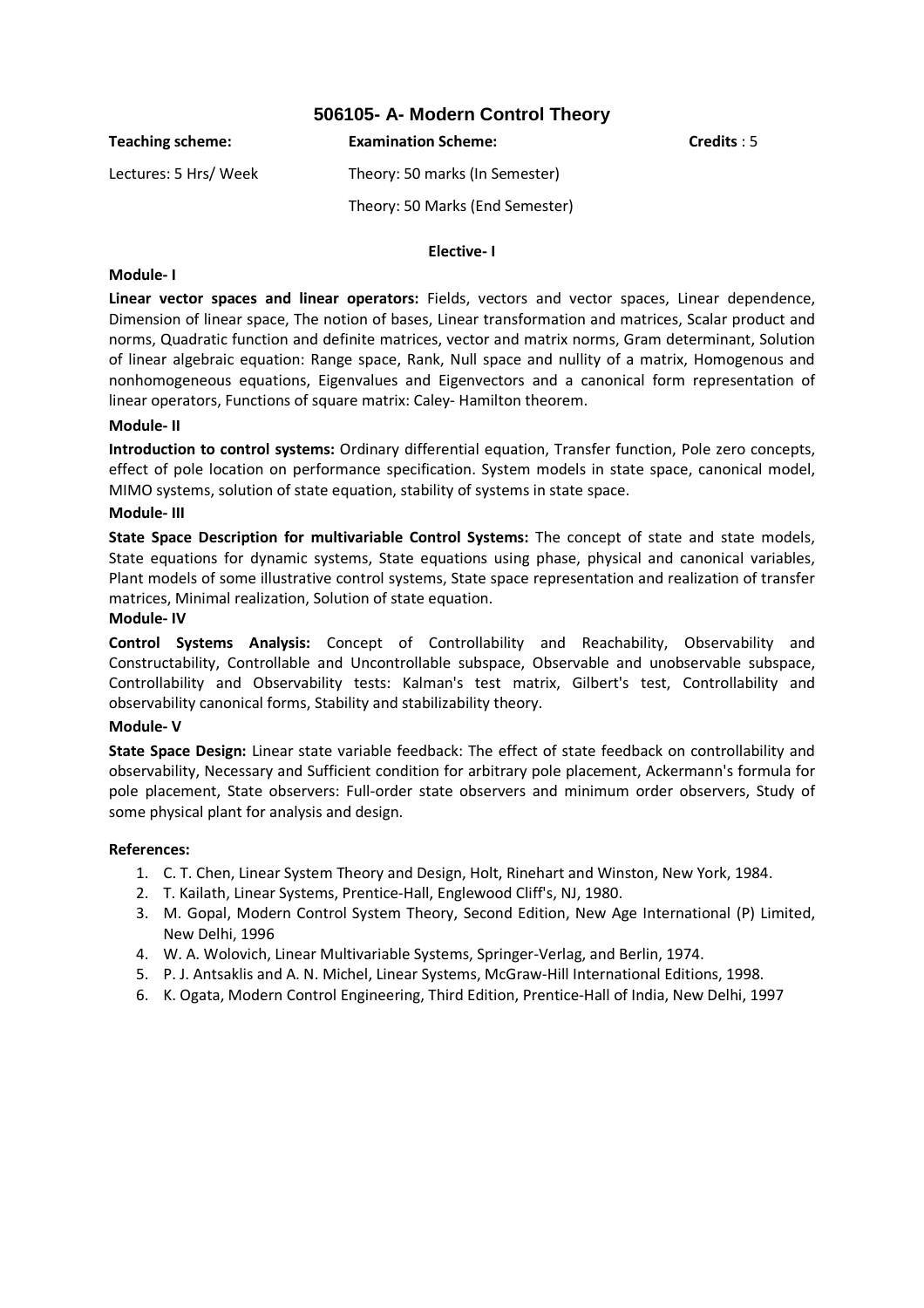# **506105- B- Digital Control System**

**Credits** : 5

| <b>Teaching scheme:</b> | <b>Examination Scheme:</b>      |
|-------------------------|---------------------------------|
| Lectures: 5 Hrs/ Week   | Theory: 50 marks (In Semester)  |
|                         | Theory: 50 Marks (End Semester) |

### **Elective- I**

## **Module- I**

**Introduction to Discrete Time control Systems:** Digital Control Systems, S plane to Z plane Mapping, Z transform approach for solution of difference Equations, Basic routes to the design of digital Controllers. Z plane Specification of Control system design, Transient and steady state Analysis.

## **Module- II**

**Design of Discrete Time Control Systems:** Z domain Root Locus, Z domain digital control system design: Z domain contours, Proportional control design in Z domains, Design based on Frequency Response method, Digital implementation of analog controllers design: Differencing Method, Bilinear transformation, Pole zero matching, Empirical digital PID controller tuning. Direct digital controller design in Z domain, Finite settling time design, and Deadbeat control.

## **Module- III**

**State Space Analysis of Discrete time control system:** Discretization of Continuous time state space Equation, Similarity Transformation, Pulse transfer function Matrix, solution of state difference equations, Controllability and stabilizability, Observability and detect ability, effect of sampling on Controllability and observability, Multivariable systems.

## **Module- IV**

**Design concept in state space:** Stability of State–Space Realizations, Useful transformation in state space Analysis and design, Pole placement using different method, State Observers and designs, Deadbeat control by state feedback and deadbeat observers, Servo systems.

## **Module- V**

**Optimal Control:** Constrained Optimization, Unconstrained optimization, Concept of Optimal Control, Quadratic Performance index, steady state optimal Control, Optimal state Regulators, linear quadratic Regulator, free final state, Hamiltonian Systems.

- 1. Discrete Time Control systems by K. Ogata, Prentice Hall, Second Edition, 2003.
- 2. Digital Control and State Variable Methods by M. Gopal, Tata McGraw Hill, 2003.
- 3. Digital control of Dynamic Systems by G.F.Franklin, J.David Powell, Michael Workman 3rd Edition, Addison Wesley.
- 4. Digital Control by Kannan Moudgalya, John Wiley and Sons, 2007.
- 5. Digital Control Systems by Contantine H. Houpis and Gary B. Lamont, Second Edition, McGraw-Hill International, 2002.
- 6. Digital Control Engineering ,Analysis and Design ,2<sup>nd</sup> Edition by M. Sami Fadali, Antonio Visioli. Elsevier Publication, ISBN 978-0-12-394391-0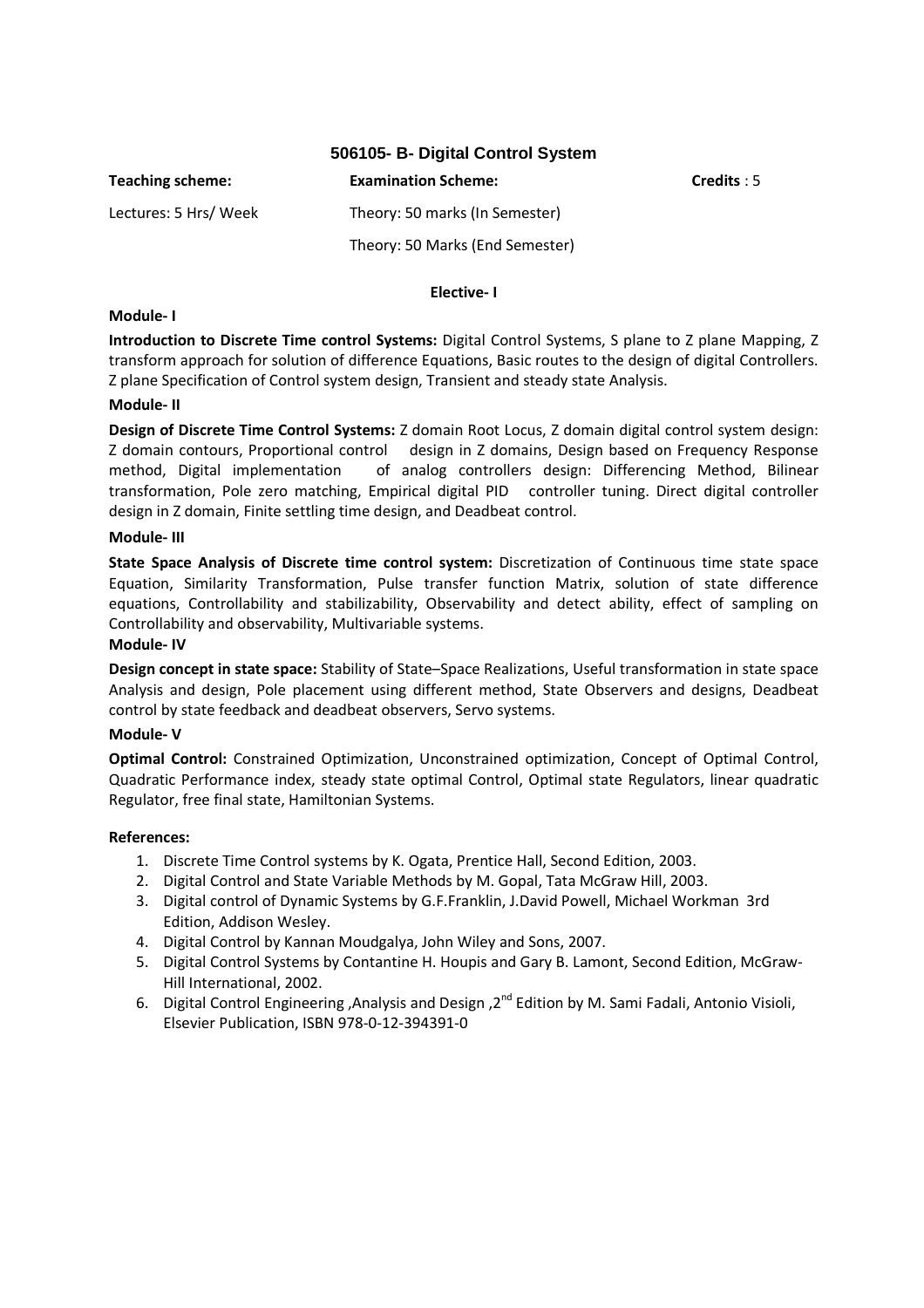# **506105- C- Robotics**

**Credits** : 5

| <b>Teaching scheme:</b> | <b>Examination Scheme:</b>      |
|-------------------------|---------------------------------|
| Lectures: 5 Hrs/ Week   | Theory: 50 marks (In Semester)  |
|                         | Theory: 50 Marks (End Semester) |
|                         |                                 |

## **Elective- I**

## **Module- I**

**Introduction:**- Basic Concepts such as Definition , three laws, DOF etc,Robotics and automation, Robot anatomy, Classification, structure of robots, point to point and continuous path robotic systems. Associated parameters i.e. resolution, accuracy, repeatability, dexterity, compliance, RCC device, etc.

## **Module- II**

**Robot Grippers:**- Types of Grippers , Design aspect for gripper, Force analysis for various basic gripper system

Sensors for Robots: - Characteristics of sensing devices, Selections of sensors, Classification and applications of sensors. Types of Sensors, Need for sensors and vision system in the working and control of a robot

## **Module- III**

**Drives:** - Types of Drives, Actuators and its selection while designing a robot system. Types of transmission systems

Control Systems :- Types of Controllers, Introduction to closed loop control, second order linear systems and their control, control law partitioning, trajectory-following control, modeling and control of a single joint, Present industrial robot control systems and introduction to force control

## **Module- IV**

**Kinematics :**- Transformation matrices and their arithmetic, link and joint description, Denavit - Hartenberg parameters, frame assignment to links, direct kinematics, kinematics redundancy, kinematics calibration, inverse kinematics, solvability, algebraic and geometrical methods

Velocities and Static forces in manipulators: Motion of the manipulator links, Jacobians, singularities, static forces, Jacobian in force domain

# **Module- V**

**Dynamics:** - Introduction to Dynamics , Trajectory generations , Manipulator Mechanism Design Machine Vision System: - Vision System Devices, Image acquisition, Masking, Sampling and quantization, Image Processing Techniques, Noise reduction methods, Edge detection, Segmentation

# **Module- VI**

**Artificial Intelligence:** - Introduction to Artificial Intelligence, AI techniques, Need and application of AI

- 1. John J. Craig, " Introduction to Robotics (Mechanics and Control)", Addison-Wesley, 2nd Edition, 2004
- 2. K.S. Fu, R.C. Gonzales, C.S.G. Lee, "Robotics: Control, Sensing, Vision and Intelligence", McGraw Hill, 1987.
- 3. Mikell P. Groover et. al., "Industrial Robotics: Technology, Programming and Applications", McGraw – Hill International.
- 4. Shimon Y. Nof, "Handbook of Industrial Robotics ", John Wiley Co, 2001.
- 5. Richard D. Klafter, Thomas A. Chemielewski, Michael Negin, "Robotic Engineering: An Integrated Approach", Prentice Hall India, 2002.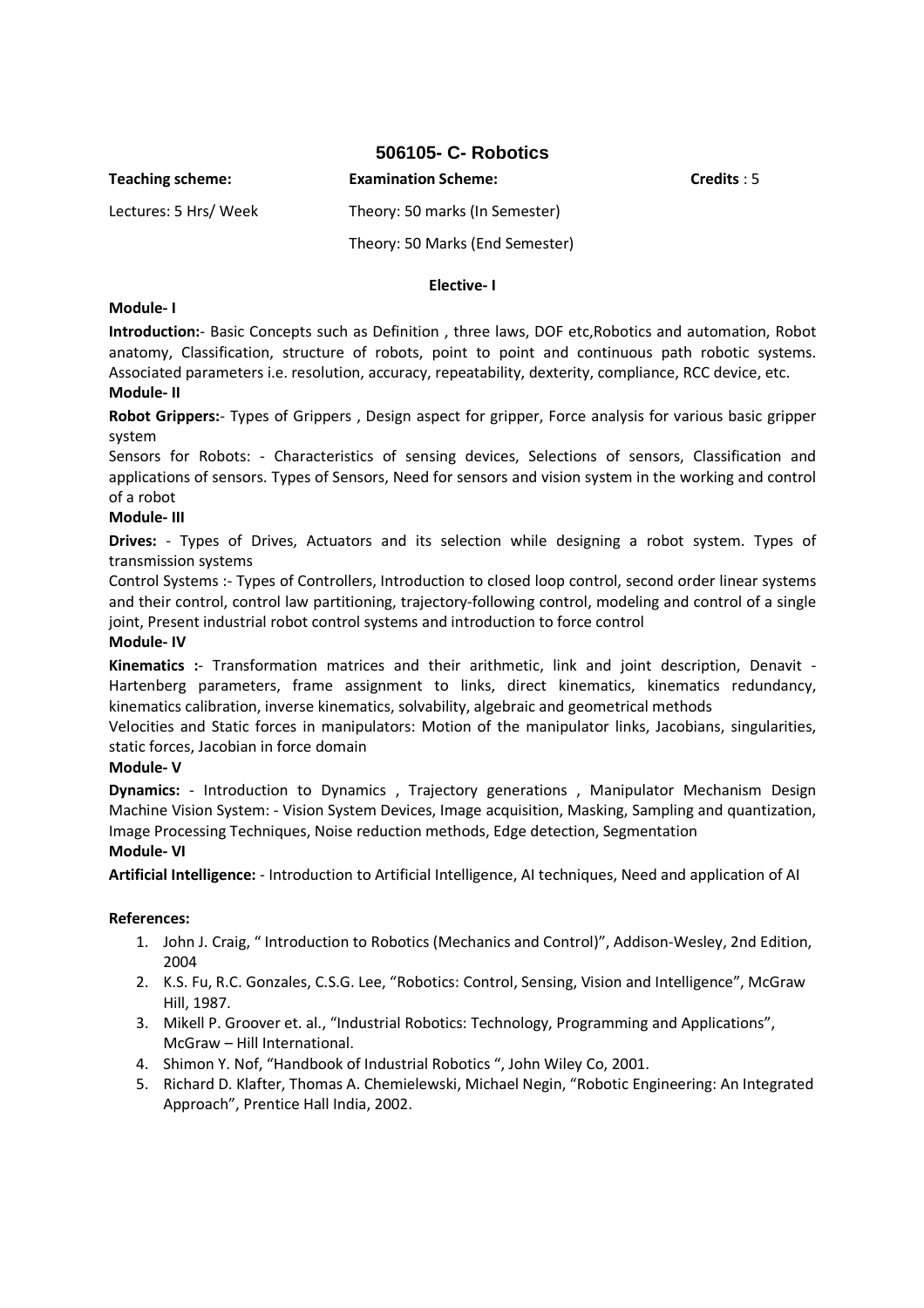# **506105- D- Advanced Power Electronics**

**Credits** : 5

| Teaching scheme:      | <b>Examination Scheme:</b>      |
|-----------------------|---------------------------------|
| Lectures: 5 Hrs/ Week | Theory: 50 marks (In Semester)  |
|                       | Theory: 50 Marks (End Semester) |

# **Elective- I**

# **Module- I**

**Modern Rectifiers and Converters :** Single phase series converters, 12 pulse converters Three phase IGBT based PWM rectifier, analysis, comparison with SCR based conventional converters with respect to harmonic content, P.F. Power factor conditioning of diode rectifiers EMI and Line Power quality problems of thyristor converters Double sided PWM converter systems **Module- II**

# **Application of Motor control: Industrial drive:**

**AC Motor control:** Speed control method of induction motor closed loop control, voltage fed inverter control the controlled-slip system slip power recovery system, VFD, braking of induction motor. Three phase reversible flux vector control for induction motor drive, Direct and indirect vector control; Sensor less vector control, Direct torque and flux control, Adaptive control, cyclo converter based induction motor drive.

**DC Motor control :** Single-phase SCR drive, Three-phase SCR drive, power factor in SCR motor devices, reversible SCR drives, PLL control of DC drives, Microcontroller based Dc Motor drives. Starting and dynamic braking of separately excited dc motor, closed loop control system, chopper controlled dc drives.

# **Module- III**

**Multilevel Inverters:** Concept, types, Diode clamped, Flying Capacitor and Cascade Multilevel inverters, Advanced modulation techniques, Trapezoidal, staircase, stepped, harmonic injection and delta modulation. Variable DC Link inverters, sliding mode bi-Directional controlled boost inverters. Space Vector Modulation, Introduction of Z Source Inverters

# **Module- IV**

**Resonant converters and Power supplies:** Concept of Soft switching, Resonant converter Analysis and Design. SLR, PLR, ZCS, ZVS Converter analysis and Design. Synchronous rectifiers, Low Dropout Regulators, Hot Swappable Redundant Power Supplies, Design of High Frequency magnetic components for converters, Bi-Directional Power Supplies

# **Module- V**

**Renewable Energy Sources:** Role of Power Electronics in renewable energy, variable wind energy conversion system with DC to Dc converters followed by 3Phase VSI, Photovoltaic energy conversion system, Solar Battery powered drives, traction drives, energy conversion in electrical drives, Battery Chargers.

# **Module- VI**

**Power Conditioning:** Power quality, power line disturbances and its remedies, energy audit, solar power conditioning, Power transmission. FACTS Flexible AC Transmission, HVDC

- 1. Power Electronics by M. H. Rashid, 2nd Edition, PHI.
- 2. Power Electronics by P. C. Sen, TMH.
- 3. An Introduction to Thyristors and Their Applications by M. Rammurthi (TMH).
- 4. Electronics in Industry by Chute and Chute.
- 5. Thyristor Phase control Converters and Cycloconverters by B. R. Pelly.
- 6. Power Supplies by B. S. Sonde.
- 7. Power Electronics by Dev.
- 8. Variable speed drives (ISA).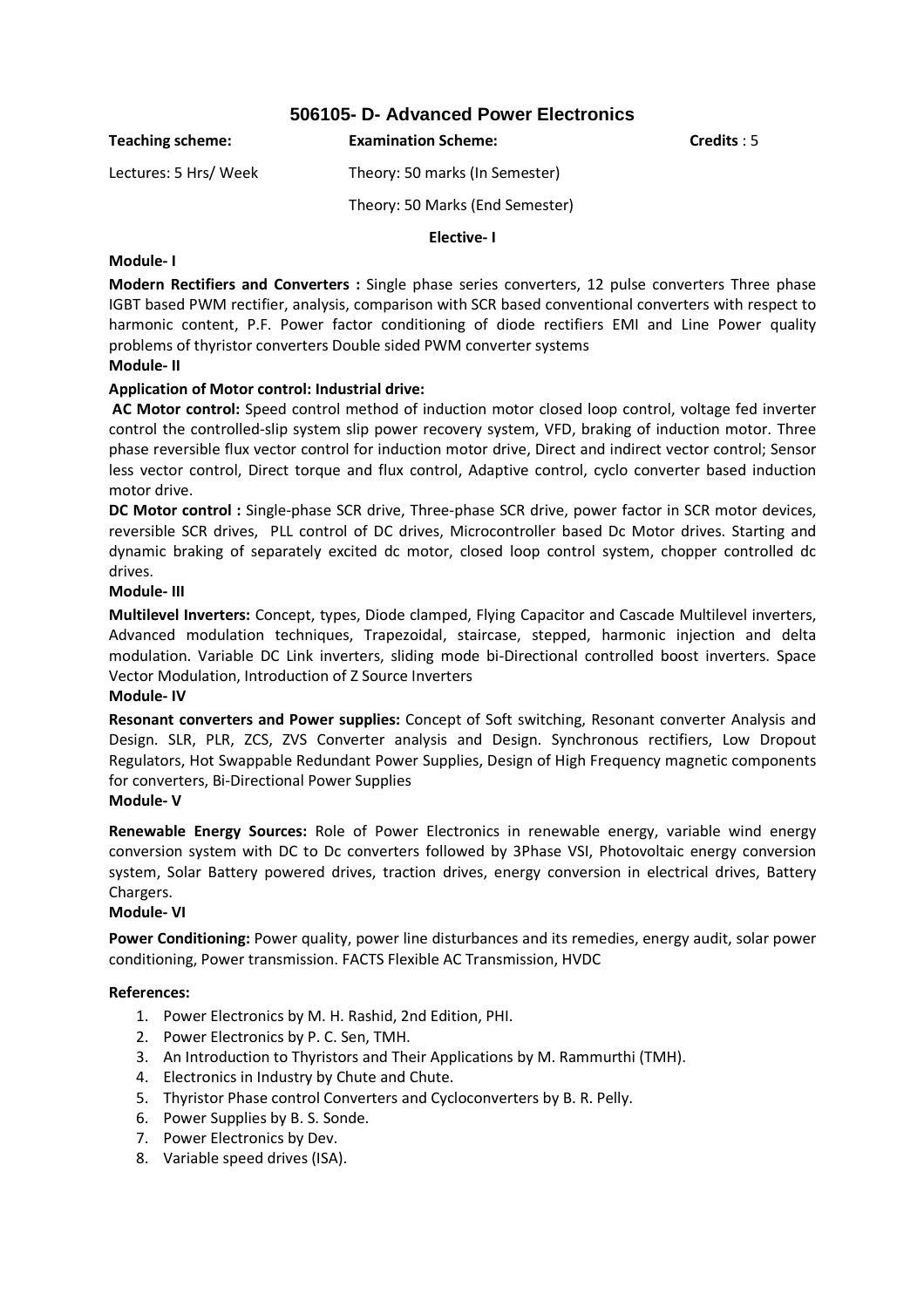# **506106- Lab Practice- I**

**Credits** : 4

| Teaching scheme:      | <b>Examination Scheme:</b> |
|-----------------------|----------------------------|
| Lectures: 4 Hrs/ Week | Oral: 50 Marks             |
|                       | Term- Work: 50 Marks       |

Lab practice should be based on the course work. The number of hours is fairly distributed among the number courses, for which the practical work is necessary. The objective of the lab practice is to develop analytical skill and problem tackling skills. Also it is expected that the students must learn to use the latest Instrumentation tools, so that the Industry will get trained Engineers.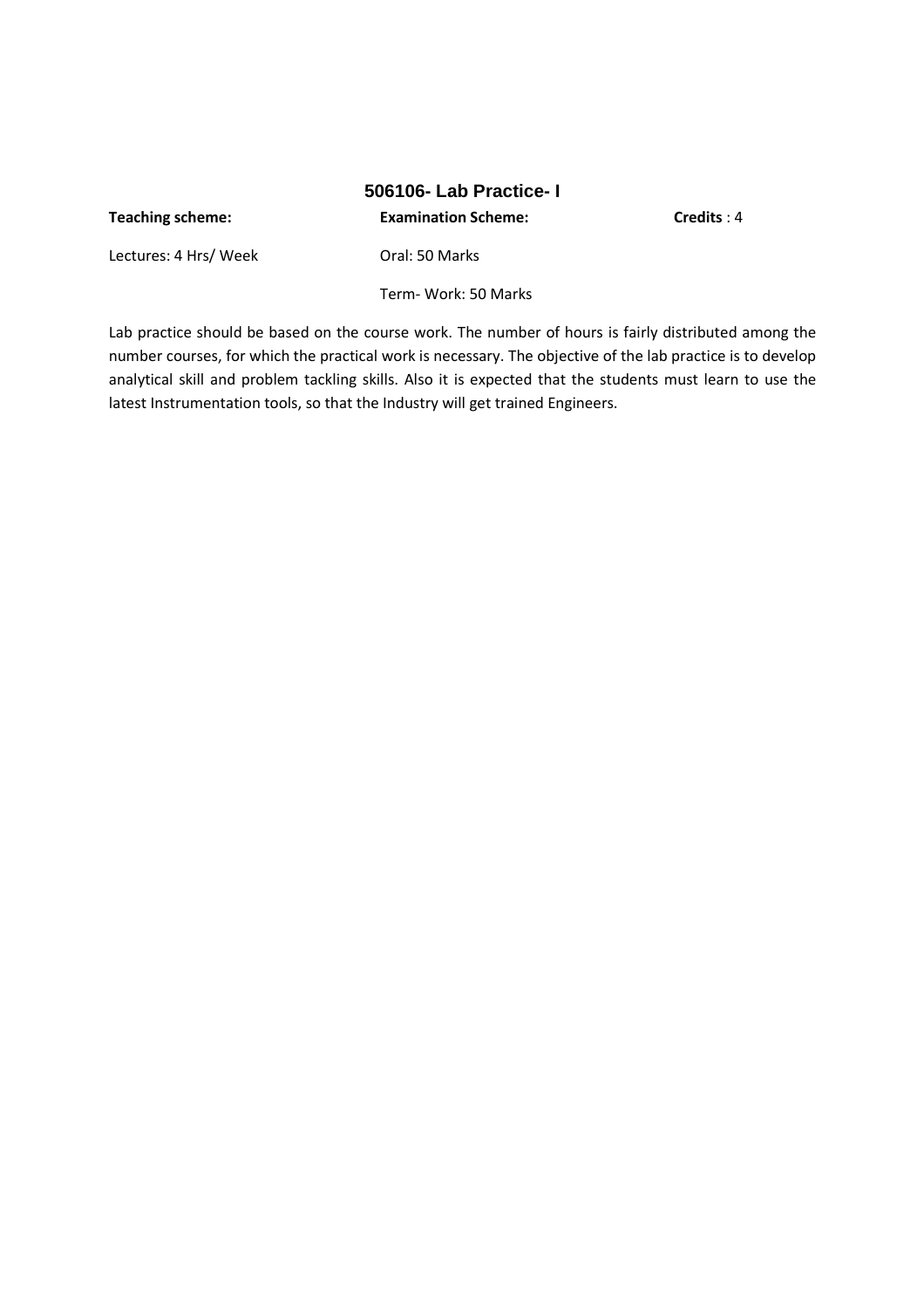# SEMESTER- II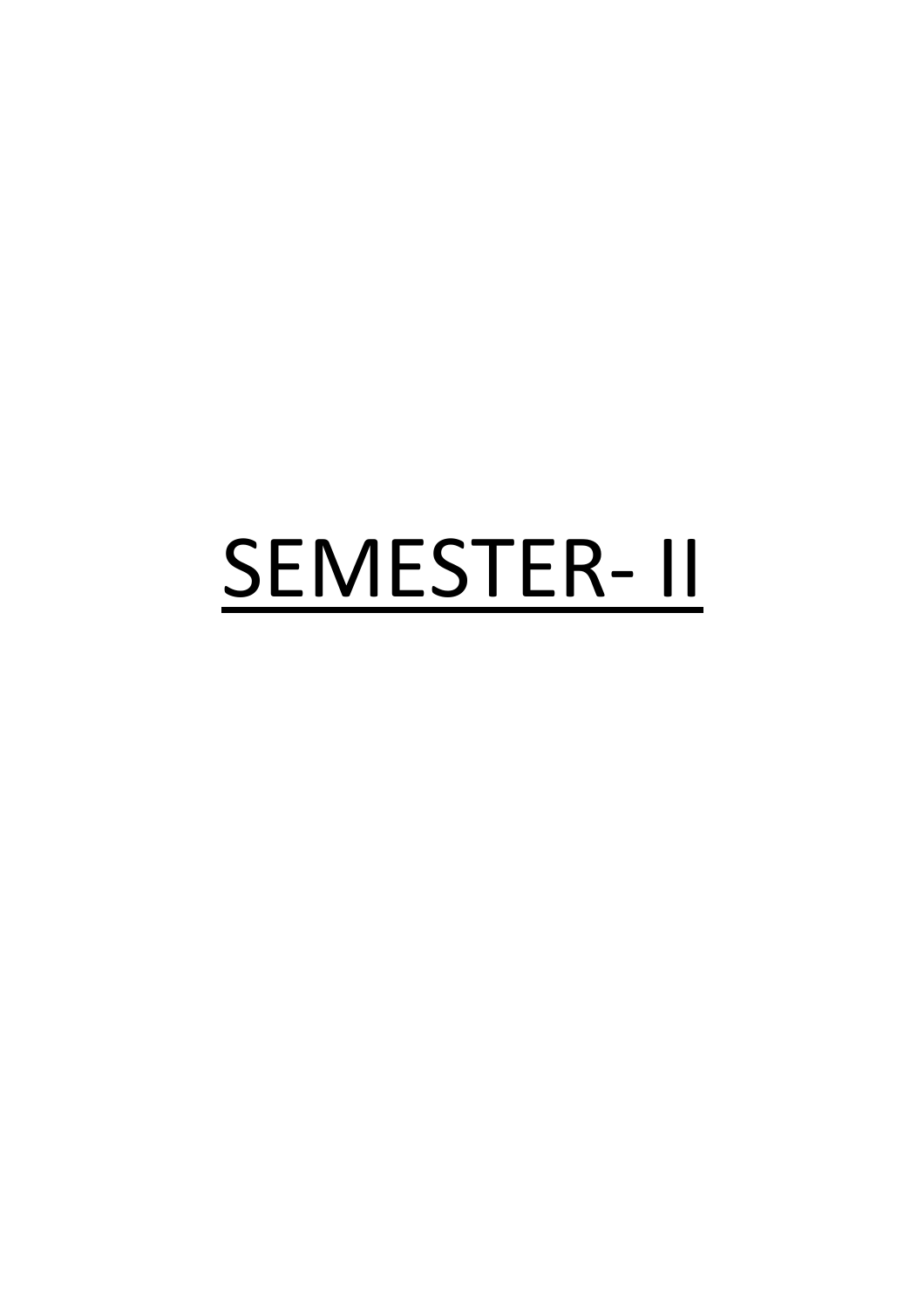# **506107- Advanced Process Control**

**Credits** : 4

| <b>Teaching scheme:</b> | <b>Examination Scheme:</b>      |
|-------------------------|---------------------------------|
| Lectures: 4 Hrs/ Week   | Theory: 50 marks (In Semester)  |
|                         | Theory: 50 Marks (End Semester) |

## **Module- I**

**Introduction:** Review of basics of Process Control, Control objective and benefits, Control system elements.

**Mathematical Modeling and dynamic performance analysis:** Basic Concepts in Modeling, models from fundamental laws, empirical model identification, and dynamic performance analysis of first order, second order, multi-capacity processes, Effect of Zeros and time delay.

# **Module- II**

**Advanced Process control:** Cascade control, inferential control, override control, selective control, and Design of Multivariable controllers.

## **Module- III**

**Adaptive Control:** Introduction -Deterministic Self Tuning Regulator: Indirect and Direct self tuning regulator-Model reference Adaptive system: Design of MRAS using Lyapnov and MIT Rule- Auto tuning and Gain scheduling adaptive control design with examples.

## **Module- IV**

**Model Based control:** Feed Forward Control, Ratio control, Feedback-feed forward, Time-delay compensation, Internal Model controller (IMC): Concept, IMC design, IMC based PID. **Module- V**

**Model Predictive Control:** General Principles, Model forms, DMC, SISO unconstrained DMC Problem, controller tuning.

## **Module- VI**

**Process Monitoring:** Statistical Process Control-control charts and its interpretation, multivariate charts and controller performance monitoring.

- 1. Thomas E. Marlin 'Process Control', (McGraw-Hill International 2nd Edition)
- 2. Jose A. Romagnoli, Ahmet Palazoglu, 'Introduction to process Control' (CRC Taylor and Francis group)
- 3. B. Wayne Bequette,'Process Control', (Printice Hall of India Pvt. Ltd)
- 4. B.G. Liptak, 'Handbook of Instrumentation- Process Control'
- 5. D. Seborg, T.F.Edgar, D.A.Mellichamp,'Process Dynamics and Control' (2nd Edition WILEY INDIA).
- 6. J. Nagrath, M.Gopal,'Control System Engineering', (New Age Publication 3 rd Edition).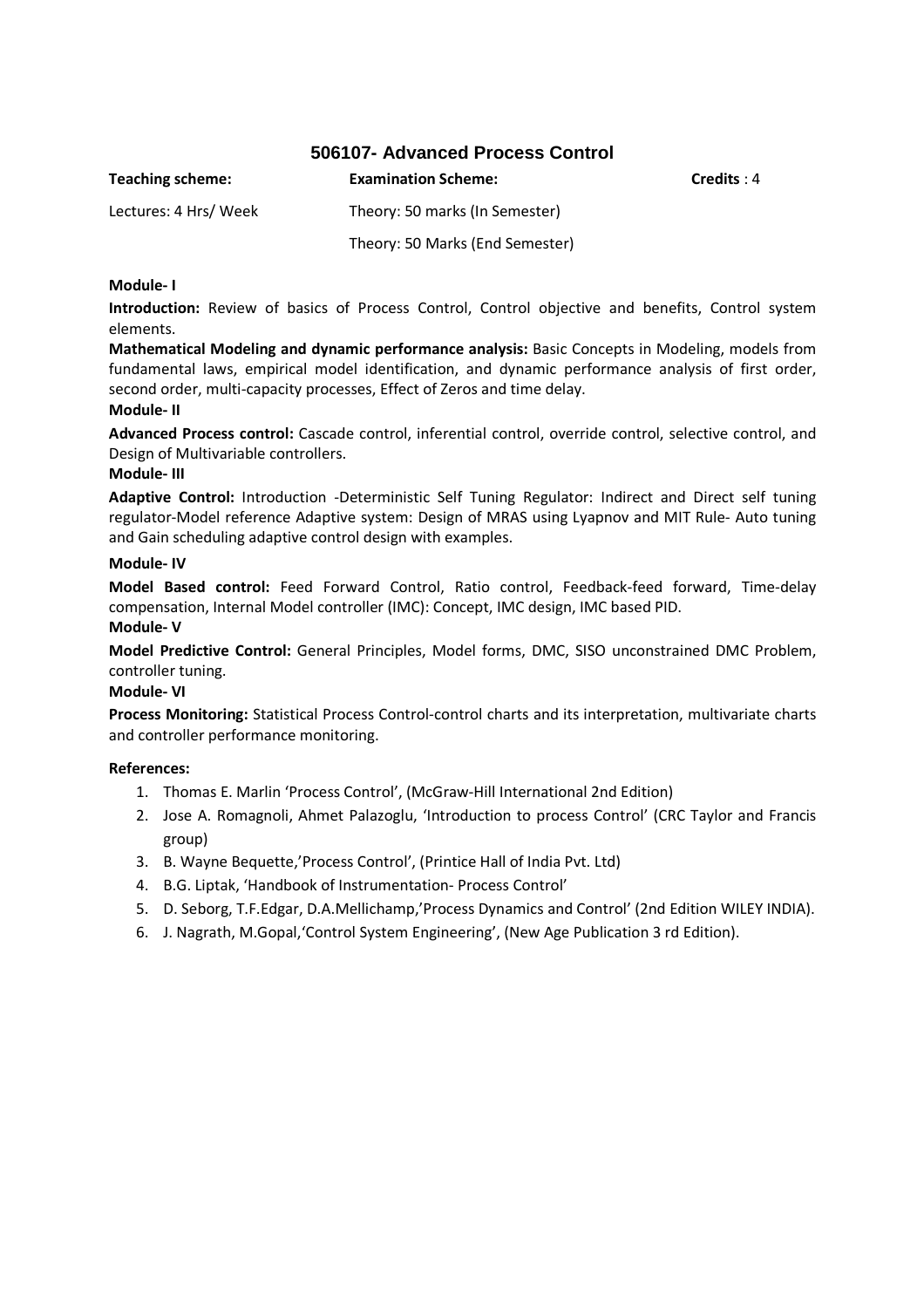# **506108- Embedded System Design**

| <b>Examination Scheme:</b> | <b>Teaching scheme:</b> |  | Credits: 4 |
|----------------------------|-------------------------|--|------------|
|----------------------------|-------------------------|--|------------|

Lectures: 4 Hrs/ Week Theory: 50 marks (In Semester)

Theory: 50 Marks (End Semester)

# **Module- I**

**AVR Microcontroller:** Architecture, memory organization, addressing modes, instruction set, programming techniques, assembly language and C programming, development tools, cross compilers, hardware design issues.AVR Peripherals: I/O Memory, EEPROM, I/O ports, SRAM, timer, UART, interrupt structure, ADC/DAC interfacing.

## **Module- II**

**ARM Microcontroller:** Arcon RISC machine, architectural inheritance, core and architectures, registers, pipeline, interrupts, ARM organization, ARM processor family, co-processors, instruction set, thumb instruction set, instruction set timings, the ARM programmer's model, ARM development tools, ARM assembly language programming and C compiler programming.

## **Module- III**

**Embedded Communication Protocols:** Embedded networking introduction, Serial/Parallel communication, serial communication protocols, RS-232 standard, RS485 synchronous serial protocols, serial peripheral interface (SPI), inter integrated circuits (I2C), PC parallel port programming, ISA/PCI bus protocols, firmware.

## **Module- IV**

**USB and CAN Bus: USB Bus**: Introduction, speed identification on the bus, USB states, USB bus communication, packets, data flow types, enumeration, descriptors. CAN bus: Introduction, frames, bit stuffing, types of errors, nominal bit timing.

## **Module- V**

**Introduction to Reconfigurable Computing**, FPGA Architectures FPGA Design Cycle, Technologyindependent optimisation, Technology Mapping, Placement and Routing, FPGA Vs ASIC design, Algorithm Prototyping and benchmarking, area, speed and power analysis for FPGA design, Floating Point Design (Implementing math functions).

- 1. Steve kilts , "Advanced FPGA Design- Architecture, Implementation and Optimization", John Willey and Sons, 2007
- 2. Scott hauck and Andre Dehon "Reconfigurable computing: Theory and Practice of FPGA based computing", Elsevier, 2008
- 3. Maya V. Gokhale and Paul S. Grahmn , "Reconfigurable Computing: Accelerating Computations with FPGA", Springer, 2005
- 4. Dhananjay V. Gadre "Programming and Customizing the AVR microcontroller<sup>®</sup>, McGrawHill 2001
- 5. Steve Furber, "ARM system on chip architecture<sup>®</sup>, Addison Wesley, 2000.
- 6. Andrew N. Sloss, Dominic Symes, Chris Wright, John Rayfield "ARM System Developer<sup>®</sup>s Guide Designing and Optimizing System Software<sup>®</sup>, Elsevier 2007.
- 7. Jan Axelson, "Parallel Port Complete: Programming, interfacing and using the PCs parallel printer port ", Penram publications, 1996.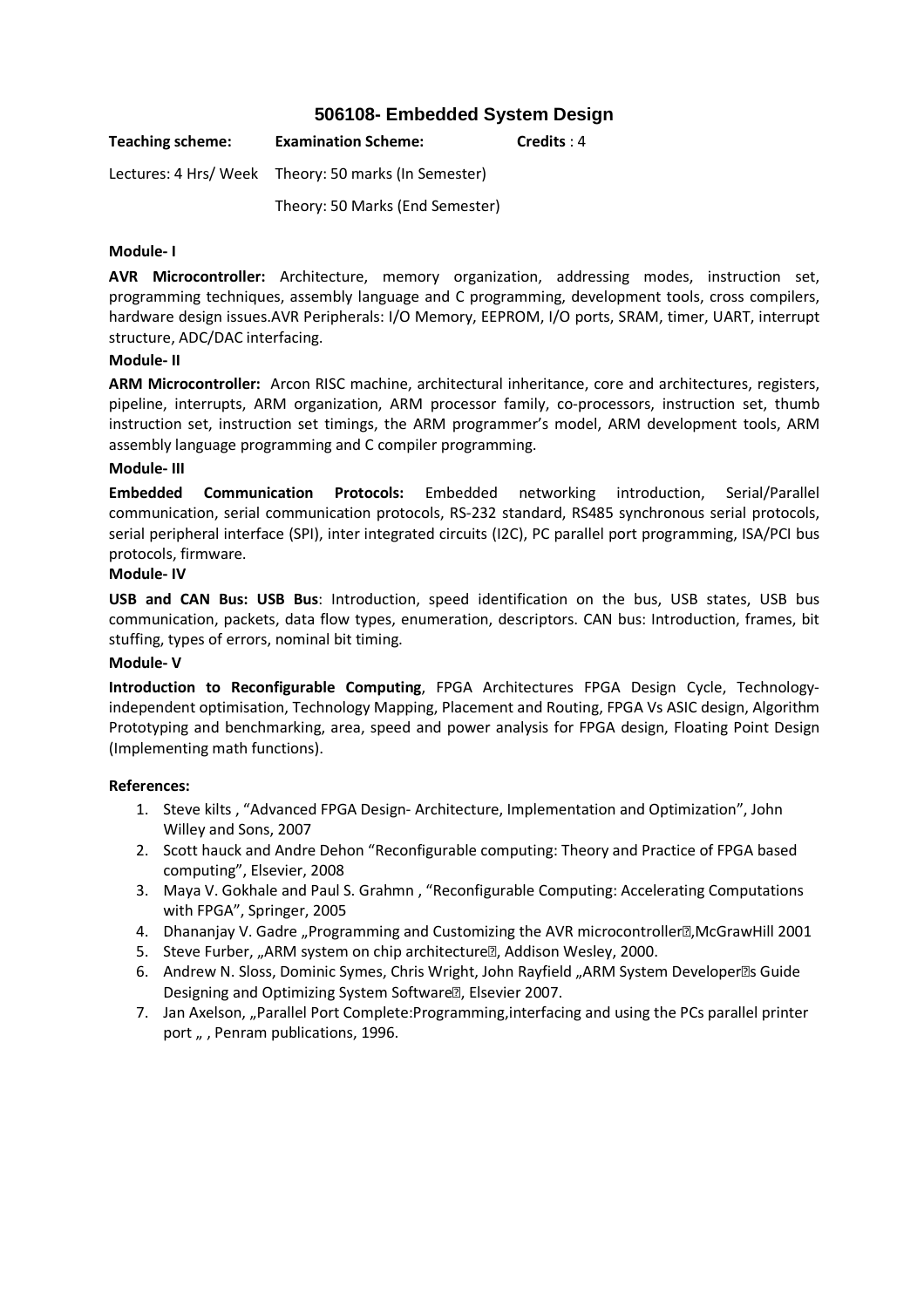# **506109- Advanced Control System**

**Credits** : 4

| Teaching scheme:      | <b>Examination Scheme:</b>      |
|-----------------------|---------------------------------|
| Lectures: 4 Hrs/ Week | Theory: 50 marks (In Semester)  |
|                       | Theory: 50 Marks (End Semester) |

## **Module- I**

**Non-linear system analysis:** Non-linear system behavior, Jump Resonance, existence of limit cycle, singular points, Concept of phase plane method, Different types of phase portraits, Application of phase plane method to linear and nonlinear control systems, constructing phase portraits.

## **Module- II**

**Describing function analysis:** Fundamentals, assumptions, definitions. Describing functions of common non-linearities. Describing function analysis of non-linear system. Stability of limit cycles, reliability of describing function analysis.

## **Module- III**

**Lyapunov stability:** Stability in the sense of Lyapunov, Asymptotic stability, Asymptotic stability in the large, Instability, Quadratic form, Lyapunov second method, Lyapunov stability theorem, Stability analysis of linear and nonlinear systems, Construction of Lyapunov function for nonlinear system by Krasovskii's method, Direct method of Lyapunov and linear system.

## **Module- IV**

**Feedback Linearization:** Intuitive concepts: Feedback linearization and canonical form; Input-state; Input-output linearization, Mathematical tools, Input-state linearization of SISO systems; Generating a linear input-output relation. Normal forms, The zero-dynamics. Stabilization and tracking; Inverse dynamics and Nonminimum phase systems.

## **Module- V**

**Introduction to Sliding Mode Control :** Introduction to variable structure system, The basic principle of sliding mode control theory, sliding surface, Reachability, Reaching law, Equivalent control law, discontinuous control law, Chattering, Chattering avoidance/reduction , merits and drawbacks of sliding mode control, Implementations of sliding mode control.

- 1. J. E. Slotine and w. Li, Applied Nonlinear Control., Prentice Hall Inc. Englewood cliffs, New Jersey 1995.
- 2. M. Vidyasagar, Nonlinear System Analysis, Prentice-Hall Inc. Englewood cliffs, New Jersey 1978.
- 3. Gelb A. and Vander Velde W. E., Multiple Input describing Function and Nonlinear System Design, Machrao-Hill (1968).
- 4. I. J. Nagrath, M. Gopal, Control System Engineering, New Age International Publication, Fifth Edition.
- 5. Gibson, Nonlinear Automatic Control, Tata Ma-Graw Hill, 1963.
- 6. V. Utkin, J. Guldner and J. Shi, Sliding Mode Control in Electromechanical Systems, Taylor and Francis, 1999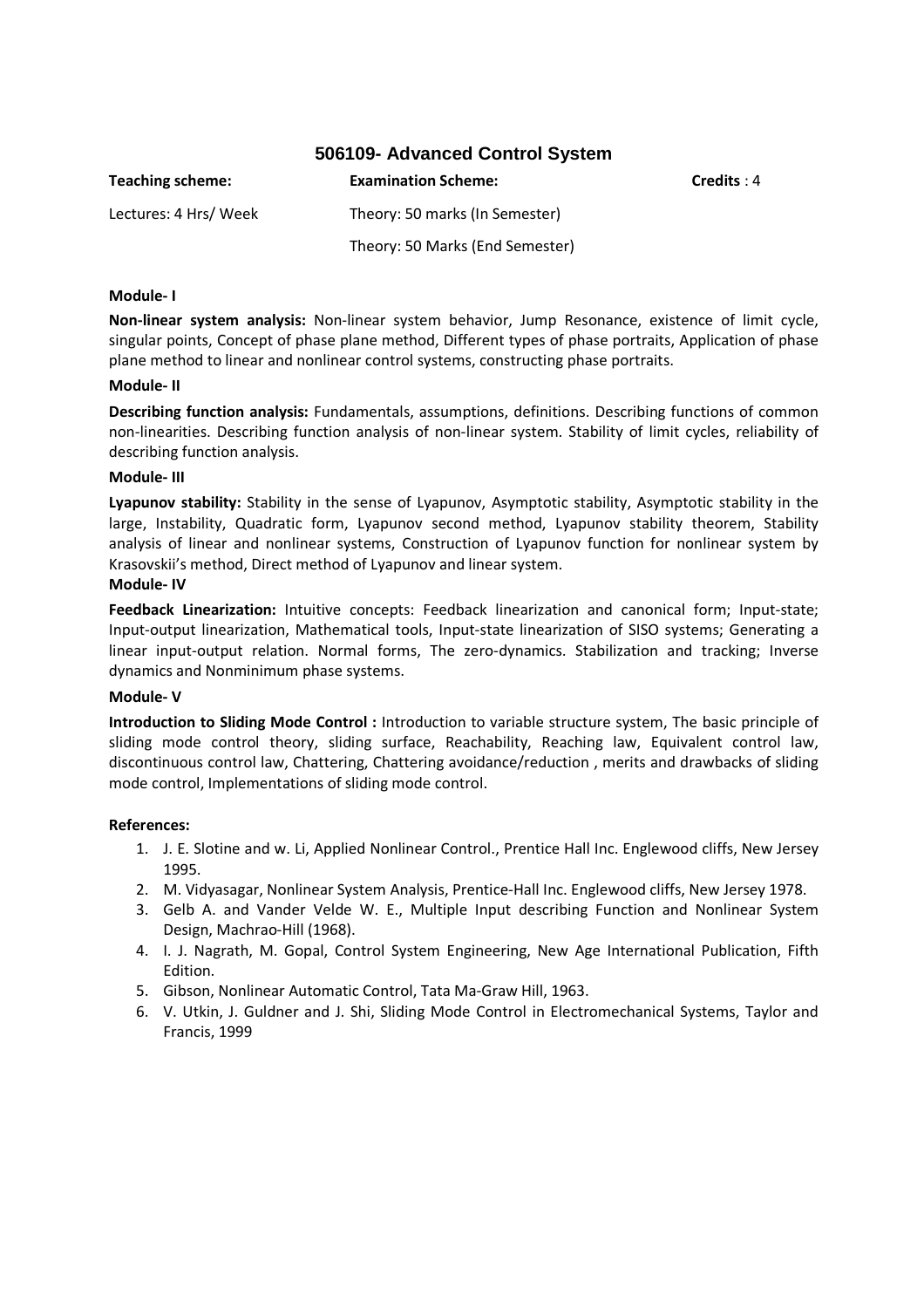# **506110- A- Batch Process Control**

| Teaching scheme:      | <b>Examination Scheme:</b>      | Credits : $5$ |
|-----------------------|---------------------------------|---------------|
| Lectures: 5 Hrs/ Week | Theory: 50 marks (In Semester)  |               |
|                       | Theory: 50 Marks (End Semester) |               |

## **Elective- II**

## **Module- I**

Introduction to Batch Control System , Batch Process Classification, Batch Models

## **Module- II**

Batch Standard, Definition of Batch Terms, Process industry reference model, Characteristics of Batch Process, Equipments for Batch Automation.

## **Module- III**

Control Structure for Batch System, International Standard and practices such as S 88,S 95,USA FDA regulation 21 CFR 11,etc,Recipe Management, Batch control design .system hardware & software

## **Module- IV**

Batch Process requirement, Batch endpoint control, Selections of Controller for Batch Process. Batch Control function, Safety Interlocking, Reliablity & Availability of Batch Control system.

## **Module- V**

Batch Reactor: Temperature Control, Auxiliary Cooling, manipulating feed & product rates, Batch Distillation: Constant distillate rate, constant composition control, Maximizing product recovery. Batch drying: Rate of drying, Heat recovery.

- 1. Bella G Liptak, 'Instrument Engineer' Handbook, Vol '3', 3rd edition, (CRC Press) (2002).
- 2. F.G.Shinskey 'Process Control System', 3rd edition,(McGraw-Hill International Edition)
- 3. T.G.Fisher "Batch Control System",ISA Series,2nd edition,2010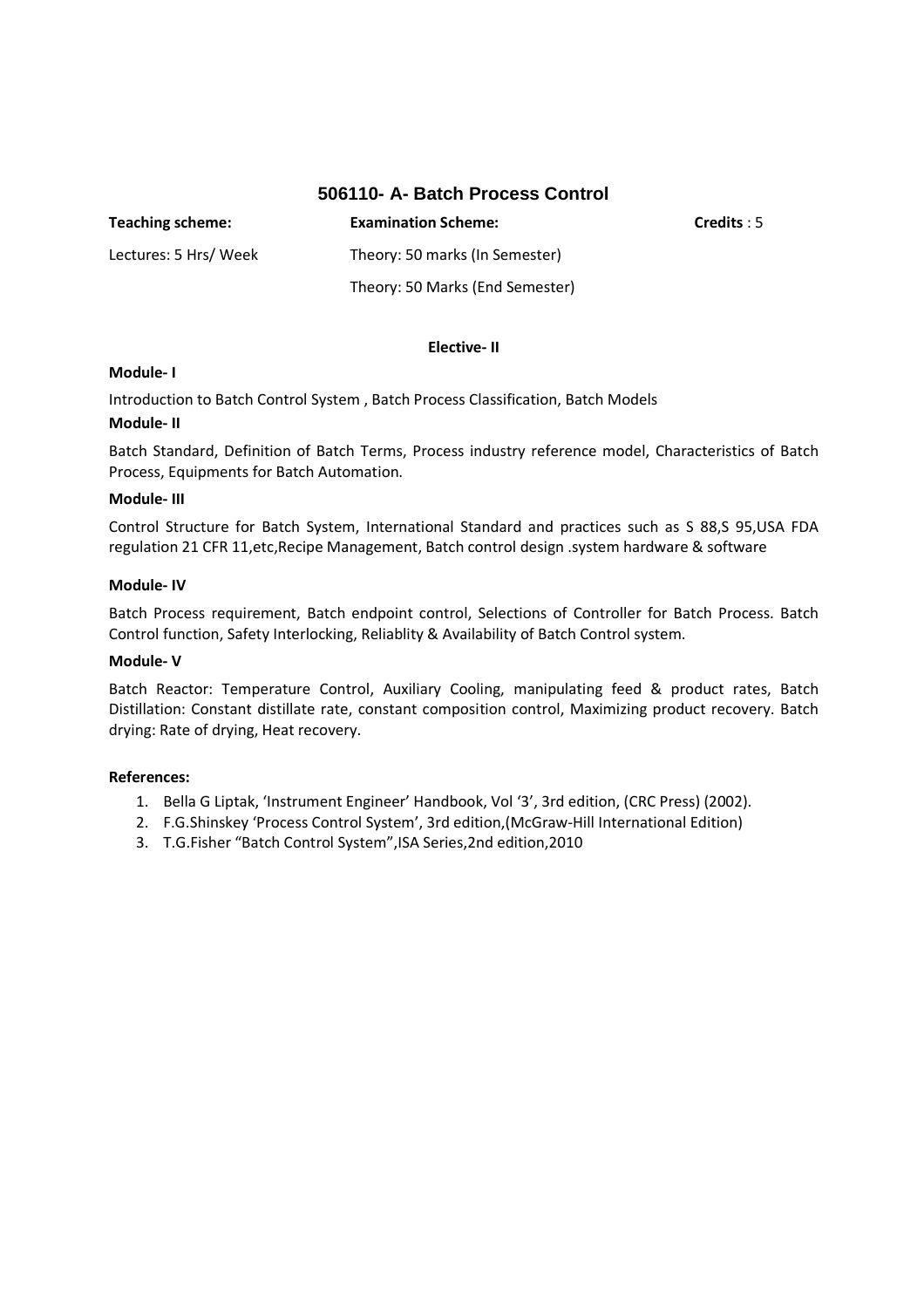# **506110- B- Soft Computing**

**Credits** : 5

| <b>Examination Scheme:</b>      |
|---------------------------------|
| Theory: 50 marks (In Semester)  |
| Theory: 50 Marks (End Semester) |
|                                 |

## **Elective- II**

## **Module- I**

**Introduction to Fuzzy Logic:** Fuzzy Controllers: Preliminaries – Fuzzy sets and Basic notions – Fuzzy relation calculations – Fuzzy members – Indices of Fuzziness – comparison of Fuzzy quantities – Methods of determination of membership functions.

## **Module- II**

**Fuzzy Logic Based Control:** Fuzzy Controllers: Preliminaries – Fuzzy sets in commercial products – basic construction of fuzzy controller – Analysis of static properties of fuzzy controller – Analysis of dynamic properties of fuzzy controller – simulation studies –case studies.

# **Module- III**

**Introduction to Neural Networks:** Artificial Neural Networks: Basic properties of Neurons, Neuron Models, Feedforward networks – Perceptrons, widrow-Hoff LMS algorithm; Multilayer networks – Exact and approximate representation, Back propagation algorithm, variants of Back propagation, Unsupervised and Reinforcement learning; Symmetric Hopfield networks and Associative memory; Competitive learning and self organizing networks, Hybrid Learning; Computational complexity of ANNs. **Module- IV**

**Neural Networks Based Control:** ANN based control: Introduction: Representation and identification, modelling the plant, control structures – supervised control, Model reference control, Internal model control, Predictive control.

# **Module- V**

**Neuro – Fuzzy and Fuzzy – Neural Controllers:** Neuro – fuzzy systems: A unified approximate reasoning approach – Construction of role bases by self learning: System structure and learning algorithm – A hybrid neural network based Fuzzy controller with self learning teacher. Fuzzified CMAC and RBF network based self-learning controllers.

- 1. Bose and Liang, Artificial Neural Networks, Tata Mc graw Hill, 1996.
- 2. Kosco B, Neural Networks and Fuzzy Systems: A Dynamic Approach to Machine Intelligence, Prentice Hall of India, New Delhi, 1992.
- 3. Timothy Ross , "Fuzzy logic with application to engineering systems", McGraw Hill
- 4. Klir G.J and Folger T.A, Fuzzy sets, Uncertainty and Information, Prentice Hall of India, New Delhi 1994.
- 5. Simon Haykin, Neural Networks, ISA, Research Triangle Park, 1995.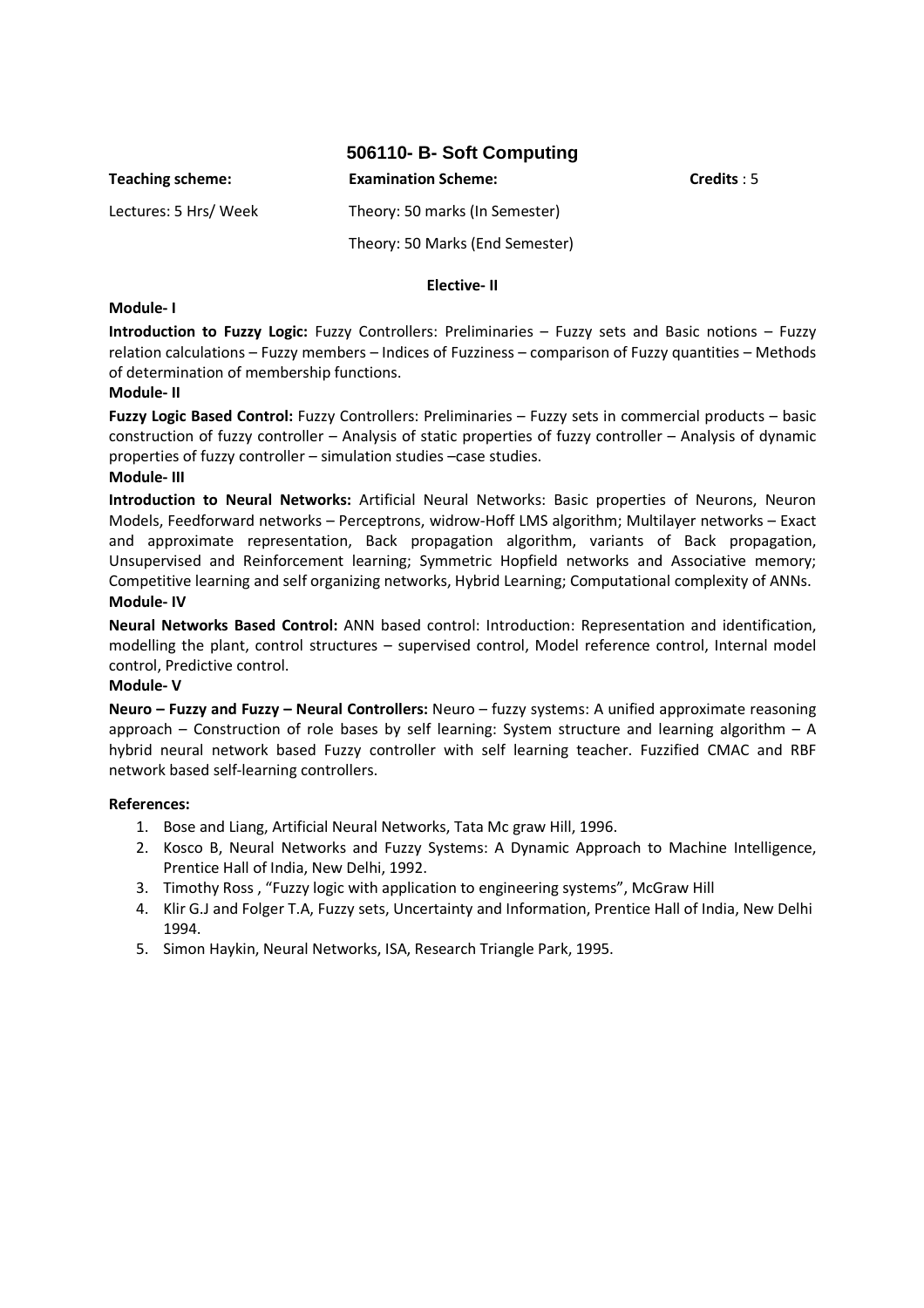# **506110- C- Modelling and Optimization**

**Credits** : 5

| <b>Examination Scheme:</b>      |
|---------------------------------|
| Theory: 50 marks (In Semester)  |
| Theory: 50 Marks (End Semester) |
|                                 |

## **Elective- II**

# **Module- I**

**Introduction to Modelling:** Introduction to Models, Use of Models, Scope of Models, Types of models, modelling of process control systems in time domain and frequency domain, General modelling principles, first and second order models, higher order models, modelling of first and second order electrical systems, mechanical systems, Degree of freedom Analysis.

# **Module- II**

**Dynamic Models of Representative Processes:** Reaction dynamics, Balance equations, modelling of Two tanks in series and in parallel, CSTR models, Plug flow reactor model, modelling of flash drum, distillation columns, evaporators, dryers, heat exchangers, Batch reactor

# **Module- III**

**Process Identification:** Identification of physical processes, off-line and on-line identification, Step testing, pulse testing, sine wave testing, ATV identification method, prediction error methods, introduction to numerical algorithm for subspace state space identification, Least square method, Relationships among time, Laplace and frequency domain.

# **Module- IV**

**Analysis of multivariable systems:** Open loop and close loop characteristics equations, multivariable Nyquist plot, Loci plot, Niederlinski index, Resiliency, Morari Resiliency Index (MRI), interaction relative gain array ( Bristol array ) inverse nyquist array , robust nests doylt stein criterion, skogestad and morari method .

# **Module- V**

**Basic Concepts of Optimization:** Scope of Optimization, Development of Models for optimization, Continuity of functions, Convex and Concave functions, Convex Region, Extremum of the objective functions, quadratic approximation.

# **Module- VI**

**Optimization of unconstrained functions.** Numerical methods for optimizing a function of one variable , scanning and bracketing procedures, Newton, Quasi Newton and secant methods, region elimination method, polynomial approximation methods, Multidimensional problem, evaluation of unidimensional search methods, unconstrained multivariable Optimization, simplex method, direct methods, indirect methods, steepest descent method secant methods.

- 1. W. L. Luyben, Process, Modeling, Simulation and Control for Chemical Engineersı by McGraw Hill, 1973
- 2. Thomas Edgar, David Himmelblau, Optimization of Chemical Processesı, Second edition, McGraw Hill, 2001.
- 3. W. F. Stoecker, Design of Thermal Systems International Education, McGraw hill 1989.
- 4. J. Malley, Practical Process Instrumentation and Control ı McGraw Hill.
- 5. Deo Narsingh ,System Simulation with digital Computer ı Prentice Hall India, New Delhi.
- 6. Singiresu S.Rao,Engineering Optimization (Therory & Practice),third Edition,New Age International(p) Ltd, Publishers.
- 7. Dale E. Seborg, T. F. Edgar and D. A. Mellichamp, Process Dynamics and Control, John Willey and Sons publication.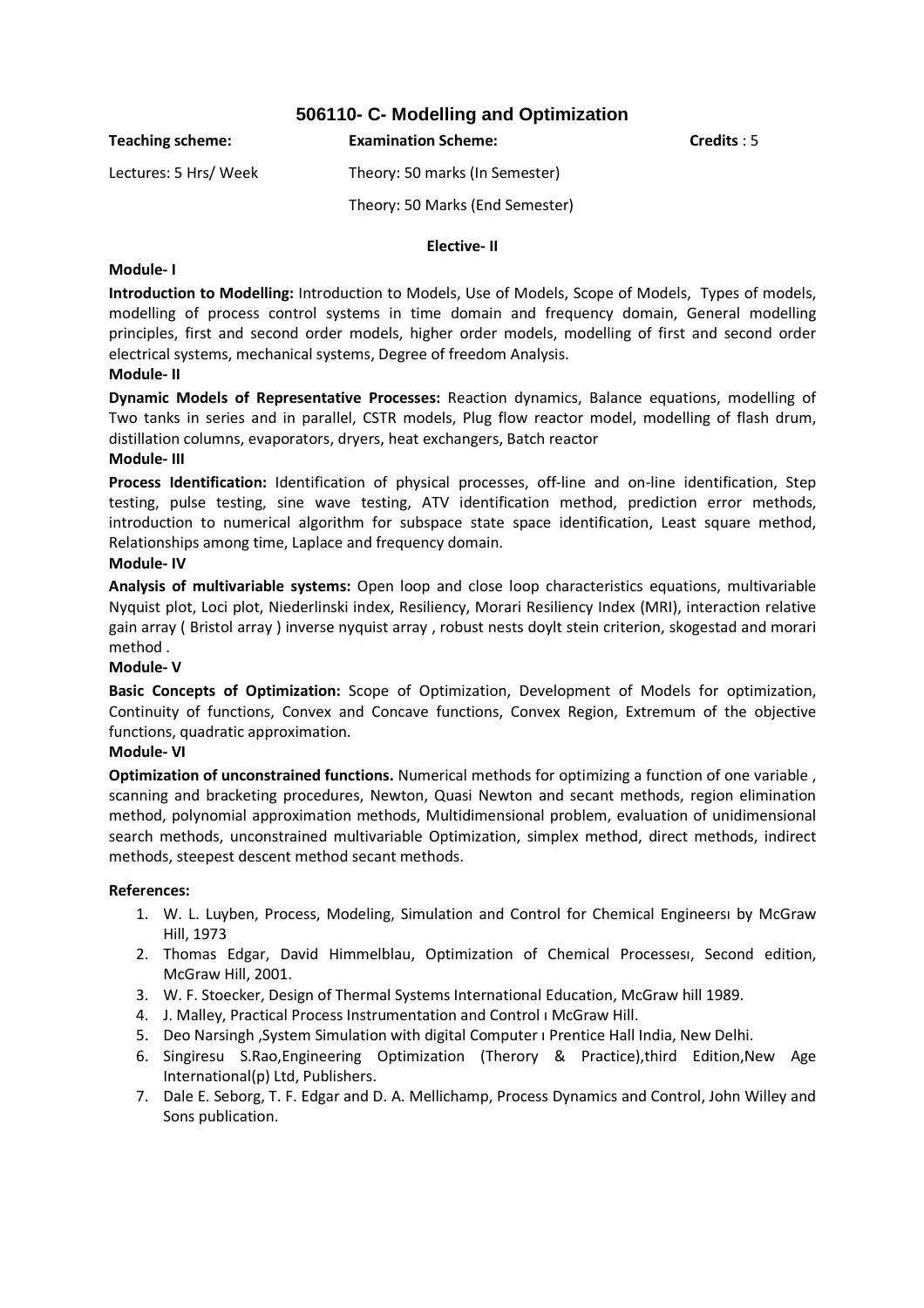# **506110- D- Computerized Process Control**

| Teaching scheme:      | <b>Examination Scheme:</b>      | Credits : $5$ |
|-----------------------|---------------------------------|---------------|
| Lectures: 5 Hrs/ Week | Theory: 50 marks (In Semester)  |               |
|                       | Theory: 50 Marks (End Semester) |               |

## **Elective- II**

## **Module- I**

**1. Introduction to Process Control**: Incentives for process control, Design aspect of process control systems, Process dynamics and mathematical models, Types of dynamic processes.

## **Module- II**

**2. Computers in Process Control:** Advantages, Implementation problems: Sampling, Quantization, Aspects of control theory: Transfer function approach, State space approach.

## **Module- III**

**3.Computer Oriented Mathematical Models**: Discrete-time Systems: Mathematical representation of sampling process, Sampling of Continuous-time state space systems, transformation of state space models, Input-output models, Pulse transfer function and data holds, Development of pulse transfer function of the zero and first order holds, Sampling frequency consideration and selection of optimum sampling period.

## **Module- IV**

**4. Closed Loop Response and Stability of Sampled Data Systems:** Determination of closed loop transient response, Shur-Cohen-Jury Stability criterion.

## **Module- V**

**5. Digital Controllers for Process Control Applications:** A brief review of three term controller and their realization, Implementation aspects: Refinement of three term algorithms, other Controller enhancement: linearization, Adaption, Sample rate selection, Consideration of computational accuracy.

## **Module- VI**

**6. Design of Digital Controllers:** Digital approximation of classical controllers, Effect of sampling, Different class of digital controllers, Ringing and placement of poles, Design of optimal regulatory control systems. Control of Time Delay Systems: Simulation of pure time delay systems, Smith's principle and method.

- 1. P. B. Deshpande and R. H. Ash, Computer Process Control with advanced control applications, Second Edition, Instrument Society of America Publication, 1988.
- 2. R. Isermann, Digital Control Systems, Vol.I: Fundamentals, Deterministic Control, Springer-Verlag Publications.
- 3. K. Warwick and D. Rees, Editors: Industrial Digital Control Systems, IEE Control Engineering Series, UK, 1986.
- 4. J. R. Leigh, Applied Digital Control, Theory, Design and Implementation, Prentice-Hall International, 1985.
- 5. G. Stephanopoulos, Chemical Process Control: An Introduction to Theory and Practice, Prentice-Hall of India, 1998.
- 6. K. J. Astrom and B. Wittenmark, Computer Controlled Systems: Theory and Design.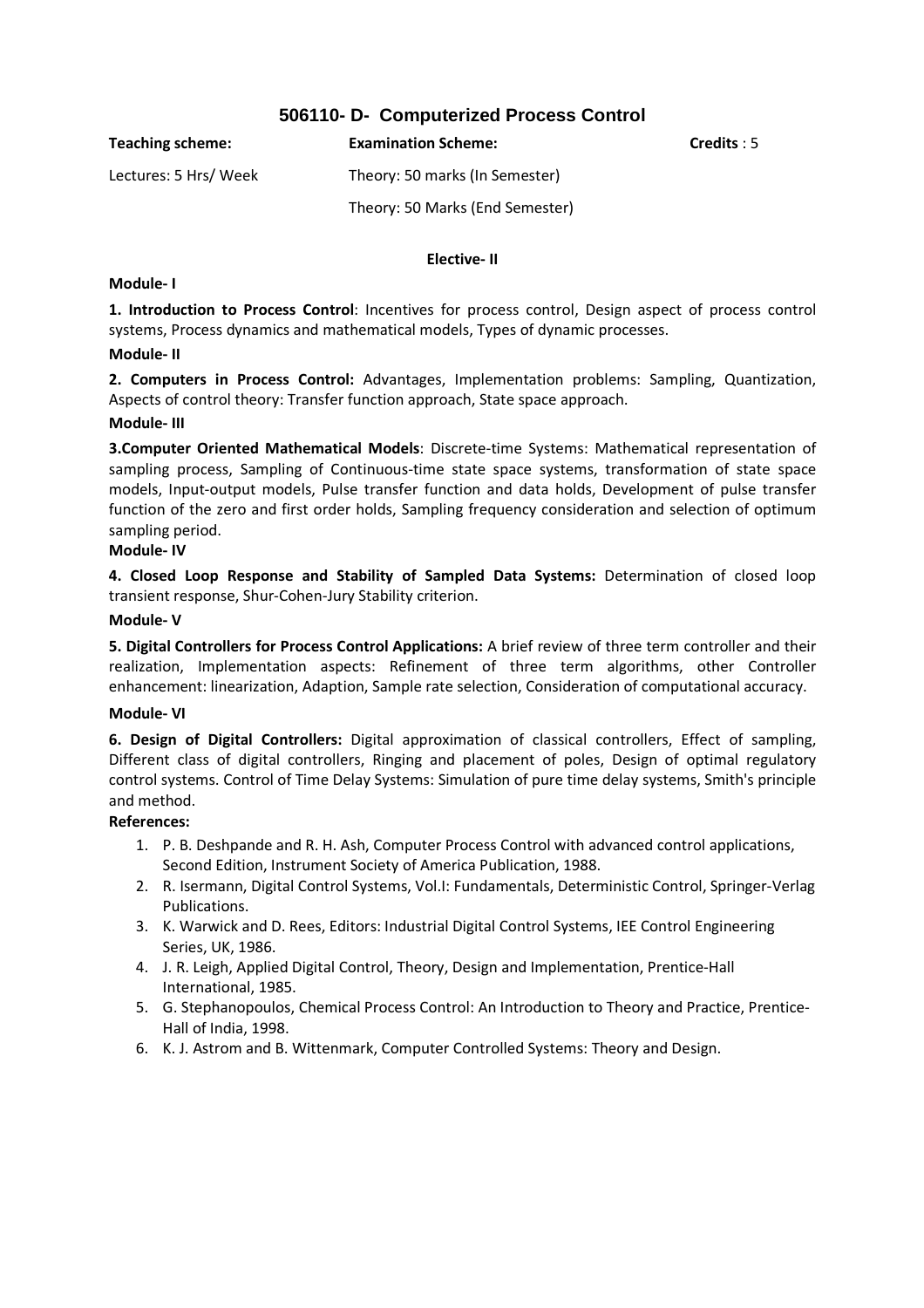| 506111- Lab Practice- II |                            |            |
|--------------------------|----------------------------|------------|
| <b>Teaching scheme:</b>  | <b>Examination Scheme:</b> | Credits: 4 |
| Lectures: 4 Hrs/ Week    | Oral: 50 Marks             |            |
|                          | Term- Work: 50 Marks       |            |

Lab practice should be based on the course work. The number of hours is fairly distributed among the number courses, for which the practical work is necessary. The objective of the lab practice is to develop analytical skill and problem tackling skills. Also it is expected that the students must learn to use the latest Instrumentation tools, so that the Industry will get trained Engineers.

|                         | 506112- Seminar- I         |               |
|-------------------------|----------------------------|---------------|
| <b>Teaching scheme:</b> | <b>Examination Scheme:</b> | Credits : $4$ |
| Lectures: 4 Hrs/ Week   | Oral: 50 Marks             |               |
|                         | Term- Work: 50 Marks       |               |

Seminar -I Shall be on state of the art topic of student's own choice approved by an authority. The student shall submit the duly certified seminar report in standard format using LATEX, for satisfactory completion of the work by the concerned Guide and head of the department/institute.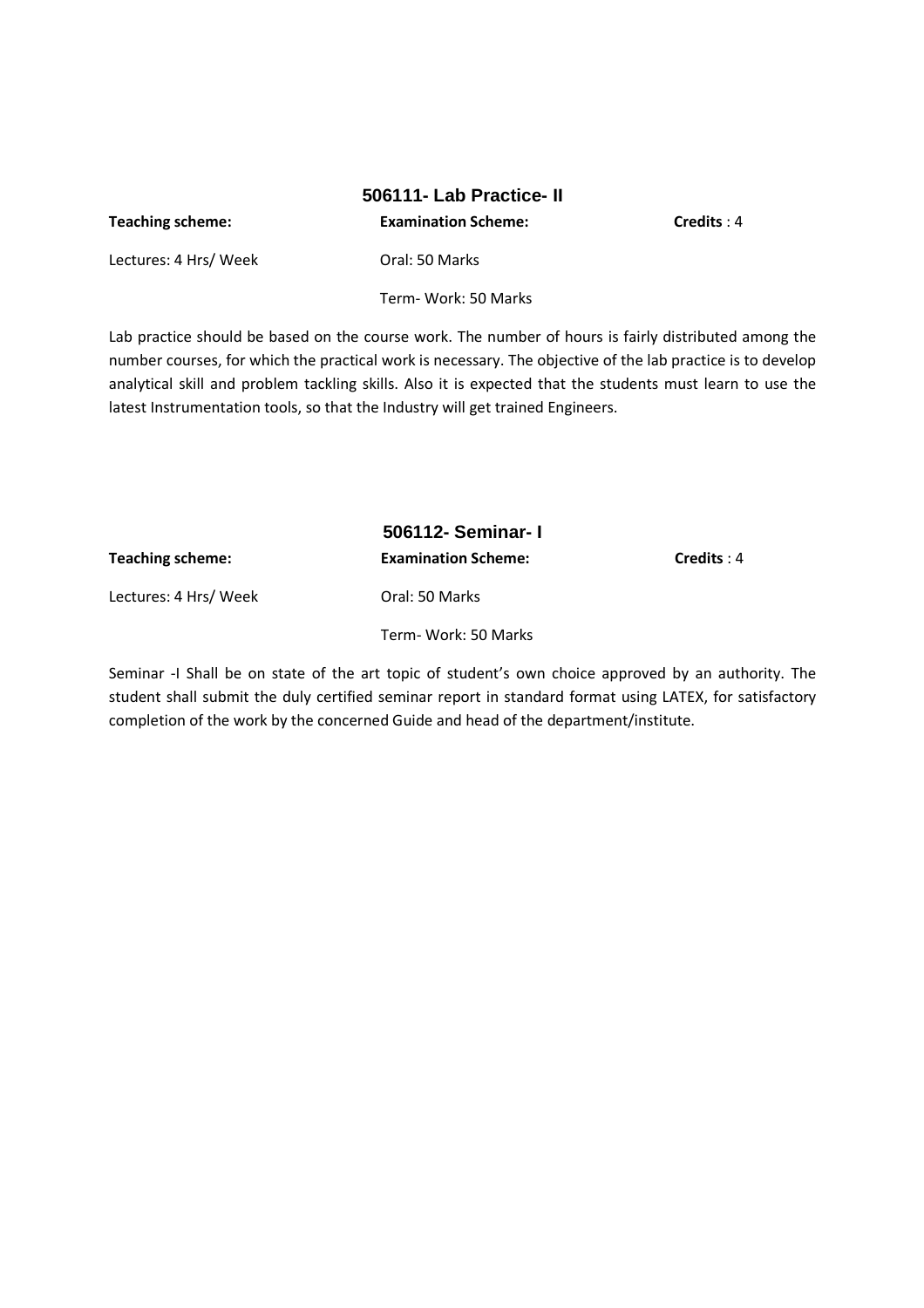# SEMESTER- III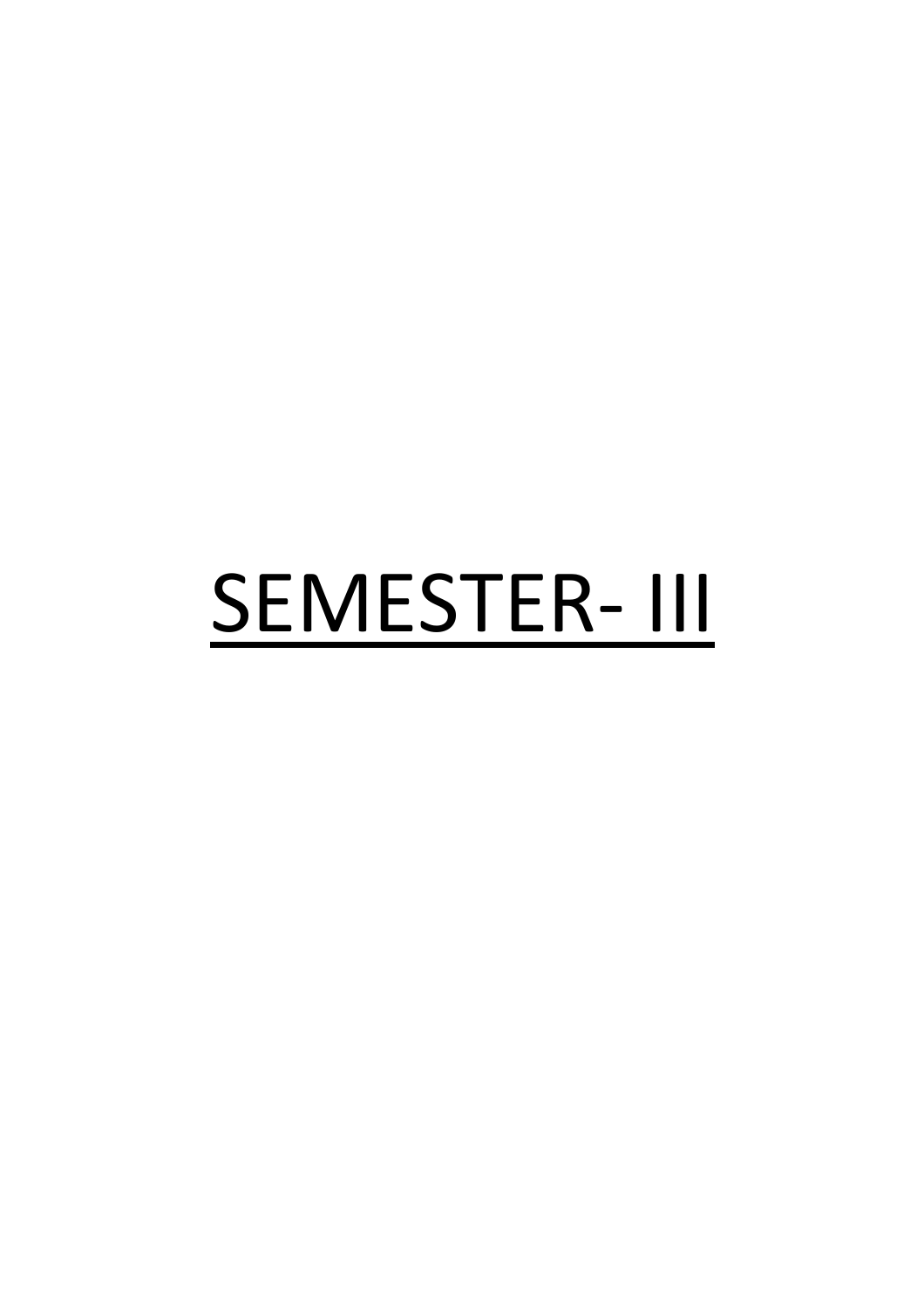# **606101- Advanced Signal Processing**

**Credits** : 4

| Teaching scheme:      | <b>Examination Scheme:</b>      |
|-----------------------|---------------------------------|
| Lectures: 4 Hrs/ Week | Theory: 50 marks (In Semester)  |
|                       | Theory: 50 Marks (End Semester) |

## **Module- I**

**Fundamentals of DSP** background and review discrete time random signals. Time frequency analysis, the need for time frequency analysis, Time frequency distribution, FFT, Short time Fourier Transform. **Module- II**

**Adaptive filtering :** Principles of Adaptive filtering , LMS and RMS Algorithms, Applications in noise and echo cancellation, Homomorphic Signal Processing , homomorphic system for convolution, properties of complex-spectrum, Applications of homomorphic deconvolution.

# **Module- III**

**Multirate digital signal processing:** Fundamentals of Multirate systems, Basic multirate operations, Decimation, interpolation, filter design and implementation of sampling rate conversion, polyphase filter structures, time variant filter, structures, multistage implementation of sampling rate conversion of BP signals, sampling rate conversion by an arbitrary factor, interconnection of building blocks, polyphase representation, multistage implementations.

## **Module- IV**

**Wavelet Transform:** Introduction to wavelets, wavelets and wavelet expansion systems, discrete wavelet transform, multiresolution formulation of wavelet systems, Haar Wavelet and other wavelet representations, scaling function, wavelet functions, Parseval's theorem.

## **Module- V**

**Multirate filter banks:** Maximally decimated filter banks, errors created in QMF banks, simple alias free QMF system, power symmetric filter banks, M channel filter banks, polyphase representation, PR systems, alias free filter banks, Linear phase PR QMF banks, cosine modulated filter banks, Wavelet transform and its relation to multirate filter banks, paraunitary PR filter banks, Applications of multirate signals processing narrowband LPF, subband coding of speech.

## **Module- VI**

**Linear Prediction:** Innovations representation of a stationary random process, forward and backward linear prediction, solutions of the normal equations (Levinson-Durbin algorithm and Schur algorithm) **Power Spectrum Estimation:** Parametric and non-parametric methods for power spectrum estimation

- 1. J. Proakis , Charles M. Rader, Fuyun Ling, Christopher L. Nikias, *'Advanced Digital Signal Processing*', (Macmillan Coll Div) (1992)
- 2. Glenn Zelniker, Fred J. Taylor, *'Advanced Digital Signal Processing*', (CRC Press) (1994)M. Gopal, Modern Control System Theory, Second Edition, New Age International (P) Limited, New Delhi, 1996.
- 3. Leon Cohen, *"Time Frequency Analysis"*, (Prentice Hall), (1995).
- 4. Haykins, *"Adaptive Filter theory",* (Prentice Hall) (1986)
- 5. P. P. Vaidyanathan, "*Multirate filters and Filter banks"* PH International, Englewood Cliffs
- 6. Rabiner and Schafer "*Multirate signal Processing*" PH Inernational, Englewood Cliffs
- 7. C. S. Burrus, Ramesh and A. Gopinath, "*Introduction to Wavelets and Wavelet Transform*" Prentice Hall Inc.
- 8. J. G. Proakis and D. G. Manolakis *"Digital Signal Processing: Principles, Algorithms, and Applications"*, Prentice Hall of India Ltd, 1995.
- 9. A.V.Oppenheim and R.W.Schafer, *"Discrete time Signal Processing*", (Prentice Hall)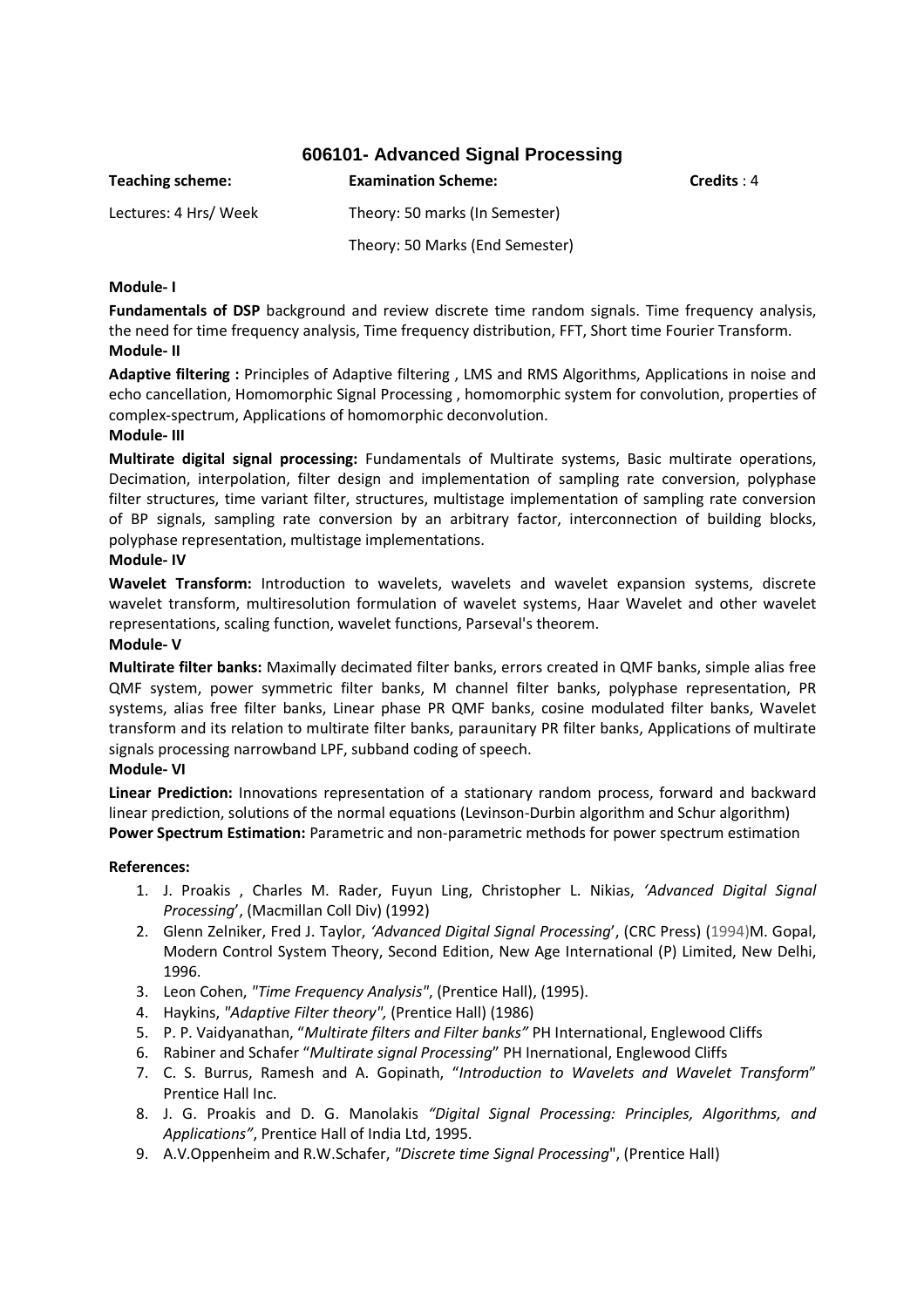# **606102- Building Automation**

| Teaching scheme:      | <b>Examination Scheme:</b>      | Credits : $4$ |
|-----------------------|---------------------------------|---------------|
| Lectures: 4 Hrs/ Week | Theory: 50 marks (In Semester)  |               |
|                       | Theory: 50 Marks (End Semester) |               |

# **Module- I**

**Fire Security Systems:** Basics of Fire, Fire Alarm Systems (Conventional and Intelligent/Addressable FAS), FAS Architectures, FAS standards such as NFPA. Fire suppression systems.

# **Module- II**

**Access Security Systems:** Basics of Access security systems, Access Control Systems Components such as Cameras, Lenses, Recording devices, storage and Network components and systems, Perimeter Intrusion Detection systems.

# **Module- III**

**HVAC Systems:** Introduction to HVAC Systems components , Introduction to the Psychrometric Chart, Basic Air-Conditioning System, Zoned Air-Conditioning Systems, System Choice Matrix, Human Comfort, Introduction to Thermal Comfort, Seven Factors Influencing Thermal Comfort, and Conditions for Comfort, Ventilation Process & Applications, Heating Process & Applications, Air Handlers and Unitary Equipment, Hydronic Systems and architecture, Central Plants: Central Plant versus Local Plant in a Building, Heaters, Boilers, Chillers, Cooling Towers.

# **Module- IV**

**DDC Networks, Controls, Protocols:** Introduction to Direct Digital Control, System Hardware, Architecture and Advantages of DDC Architecture, Network Standards, BACnet, Lon Works, Benefits and Challenges of DDC, Bidding and Interoperability, Energy Conservation Measures.

# **Module- V**

**Integrated Building Management System:** Green Building Requirements, Energy Efficiency in building, Energy Management: Advantages of BMS, Energy Savings concept & methods, Energy Considerations for Buildings, Lighting control.

# **Module- VI**

**Project Lifecycle Management:** Meaning, Project Lifecycle – Sales Process, Sales Project Handover, Materials Requirement, Project Funding, Budgeted Cost, PR, PO, Material Lead Time, Engineering, Submittals, and Payment Terms. Role of Architect, Consultant, PE, PM, MM& CM. Installation, testing, Programming, Commissioning, Troubleshooting, Project Handing Over, Project Closure & Signoff. Skills, Required By PE & PM.

- 1. Understanding Building Automation Systems (Direct Digital Control, Energy Management, Life Safety, Security, Access Control, Lighting, Building Management Programs) by Reinhold A. Carlson (Author), Robert A. Di Giandomenico (Author).
- 2. Fundamentals of HVAC Control Systems by Ross Montgomery, Robert McDowall Inc.1791 Tullie Circle NE, Atlanta, GA 30329, USA.
- 3. HVAC control System design Diagrams, John I Levenhagen, Mc-Graw-Hill Publications.
- 4. HVAC Controls and Systems, I Levenhagen, Donald H Spethman McGraw-Hill Publications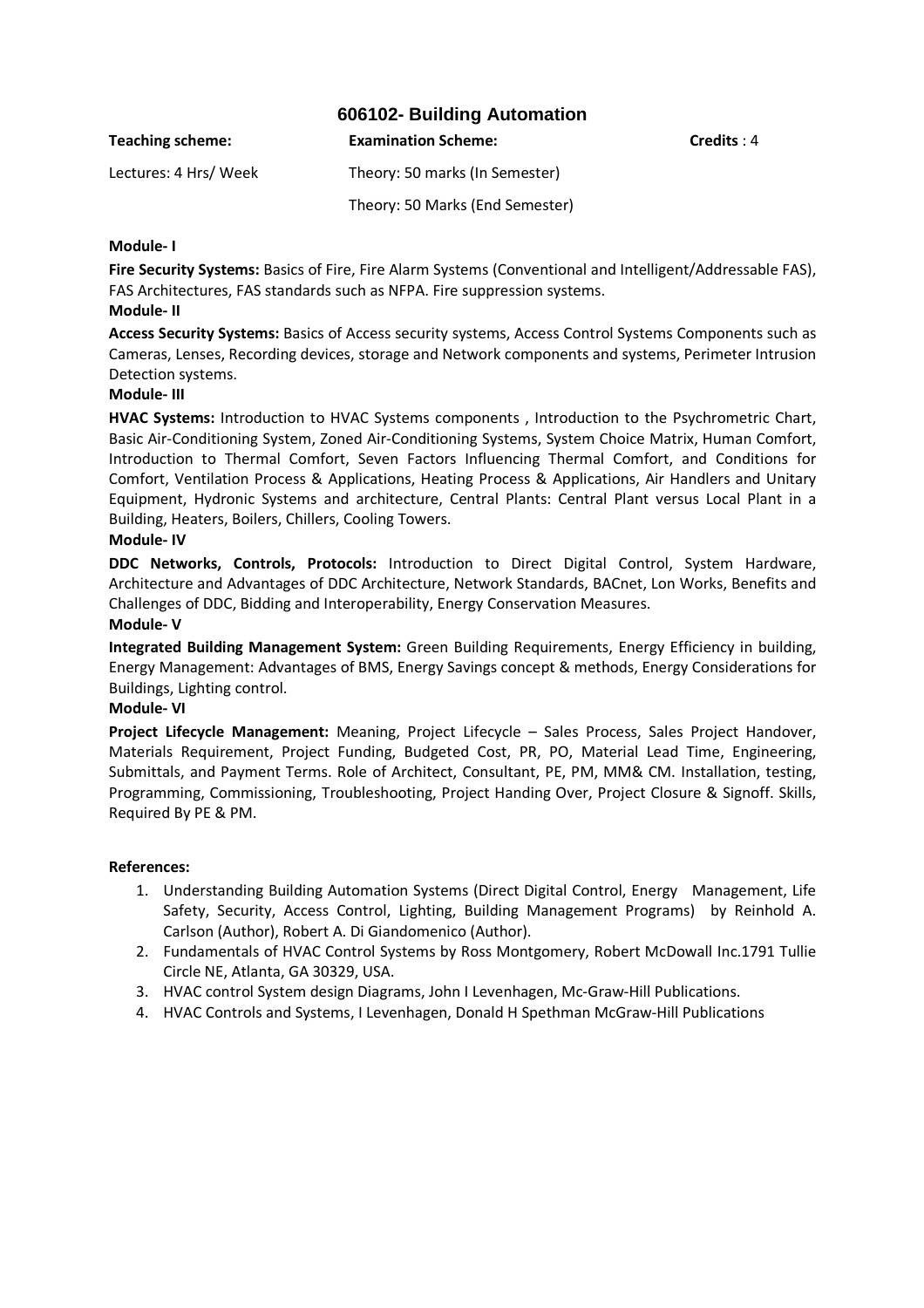# **606103- A- Environmental Studies**

### **Teaching scheme:**

Lectures: 5 Hrs/ Week

**Examination Scheme:**

**Credits** : 5

Theory: 50 Marks (End Semester)

Theory: 50 marks (In Semester)

# **Elective- III**

## **Module- I**

**The Multidisciplinary Nature of Environmental Studies:** Definition, scope and importance Need for public awareness.

**Module- II**

## **Natural Resources**

Renewable and Non-renewable Resources: Natural resources and associated problems.

(a) Forest resources: Use and over-exploitation, deforestation, case studies. Timber extraction, mining, dams and their effects on forests and tribal people.

(b) Water resources: Use and over-utilization of surface and ground water, floods, drought,

conflicts over water, dams-benefits and problems.

(c) Mineral resources: Use and exploitation, environmental effects of extracting and using mineral resources, case studies.

(d) Food resources: World food problems, changes caused by agriculture and overgrazing, effects of modern agriculture, fertilizer-pesticide problems, water logging, salinity, Case studies.

(e) Energy resources: Growing energy needs, renewable and non-renewable energy sources, use of alternate energy sources. Case studies.

(f) Land resources: Land as a resource, land degradation, man induced landslides, soil erosion and desertification. Role of an individual in conservation of natural resources. Equitable use of resources for sustainable lifestyles.

# **Module- III**

# **Ecosystems**

Concept of an ecosystem. Structure and function of an ecosystem. Producers, consumers and decomposers. Energy flow in the ecosystem. Ecological succession. Food chains, food webs and ecological pyramids. Introduction, types, characteristic features, structure and function of the following ecosystem:

(a) Forest ecosystem

(b) Grassland ecosystem

(c) Desert ecosystem

(d) Aquatic ecosystems (ponds, streams, lakes, rivers, oceans, estuaries)

# **Module- IV**

# **Biodiversity and Its Conservation**

Introduction, definition: genetic, species and ecosystem diversity. Biogeographical classification of India. Value of biodiversity: consumptive use, productive use, social, ethical, aesthetic and option values. Biodiversity at global, National and local levels. India as a mega-diversity nation. Hot-spots of biodiversity. Threats to biodiversity: habitat loss, poaching of wildlife, man-wildlife conflicts. Endangered and endemic species of India. Conservation of biodiversity: in-situ and ex-situ conservation of biodiversity.

## **Module- V**

# **Environmental Pollution**

Definition Causes, effects and control measures of

(a) Air pollution (b) Water pollution

(c) Soil pollution (d) Marine pollution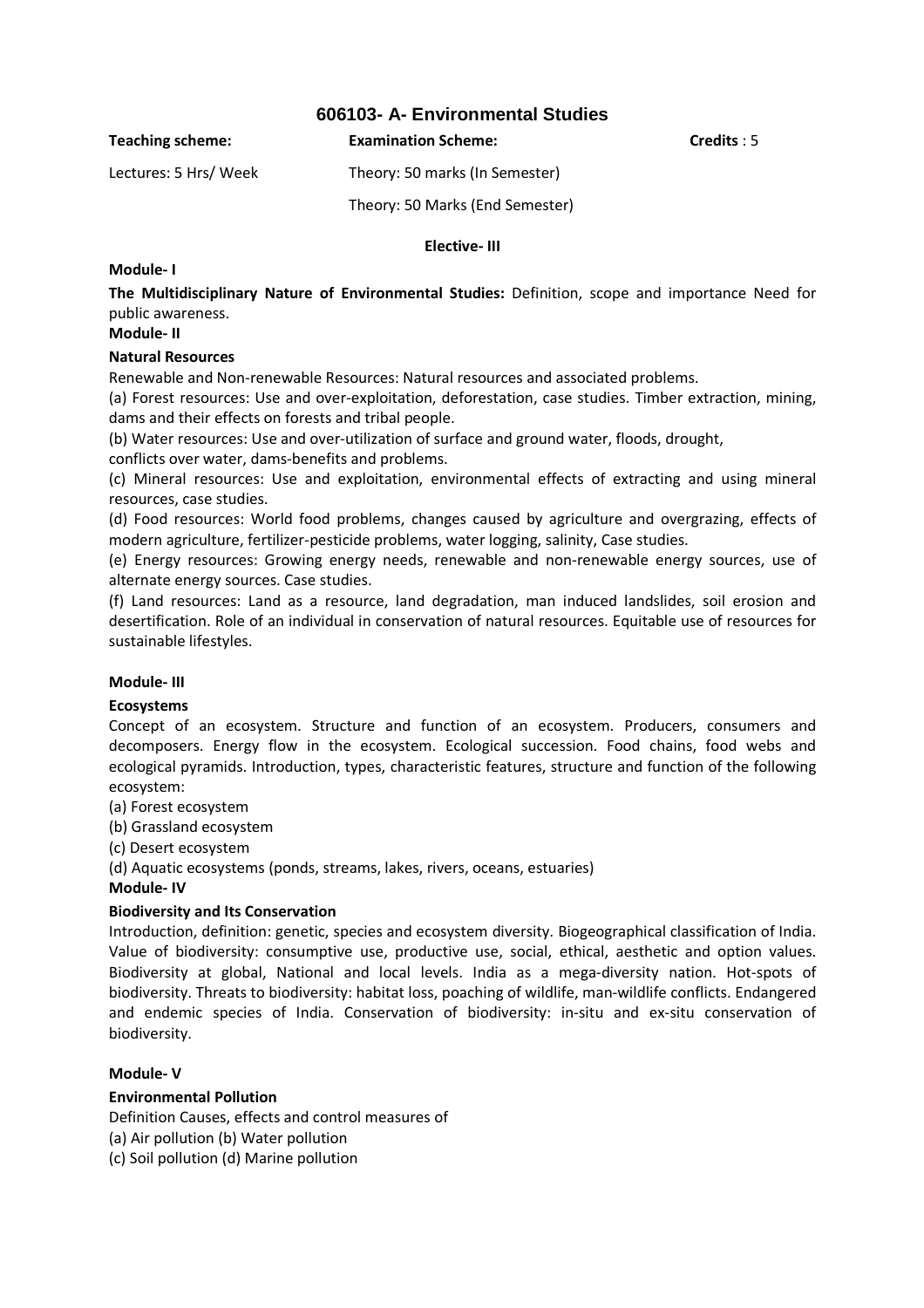# (e) Noise pollution (f) Thermal pollution

# (g) Nuclear hazards

Solid waste management: Causes, effects and control measures of urban and industrial Wastes. Role of an individual in prevention of pollution. Pollution case studies. Disaster management: Foods, earthquake, cyclone and landslides.

# **Module- VI**

# **Social Issues and the Environment**

From unsustainable to sustainable development. Urban problems related to energy. Water conservation, rain water harvesting, watershed management. Resettlement and rehabilitation of people; its problems and concerns. Case studies. Environmental ethics: Issues and possible solutions. Climate change, global warming, acid rain, ozone layer depletion, nuclear accidents and holocaust. Case studies. Wasteland reclamation. Consumerism and waste products. Environment Protection Act. Air (Prevention and Control of Pollution) Act. Water (Prevention and Control of Pollution) Act. Wildlife Protection Act. Forest Conservation Act. Issues involved in enforcement of environmental legislation. Public awareness.

- 1. Agarwal, K.C. 2001 Environmental Biology, Nidi Publ. Ltd. Bikaner.
- 2. Bharucha Erach, The Biodiversity of India, Mapin Publishing Pvt. Ltd., Ahmedabad –380 013,
- 3. Brunner R.C., 1989, Hazardous Waste Incineration, McGraw Hill
- 4. Clark R.S., Marine Pollution, Clanderson Press Oxford
- 5. Cunningham, W.P. Cooper, T.H. Gorhani, E & Hepworth, M.T. 2001, Environmental Encyclopedia, Jaico Publ. House, Mumabai
- 6. De A.K., Environmental Chemistry, Wiley Eastern Ltd.
- 7. Down to Earth, Centre for Science and Environment
- 8. Gleick, H.P. 1993. Water in Crisis, Pacific Institute for Studies in Dev., Environment & Security. Stockholm Env. Institute Oxford Univ. Press
- 9. Hawkins R.E., Encyclopedia of Indian Natural History, Bombay Natural History Society, Bombay
- 10. Heywood, V.H & Waston, R.T. 1995. Global Biodiversity Assessment. Cambridge Univ. Press
- 11. Jadhav, H & Bhosale, V.M. 1995. Environmental Protection and Laws. Himalaya Pub. House, Delhi
- 12. Mckinney, M.L. & School, R.M. 1996. Environmental Science Systems & Solutions, Web enhanced edition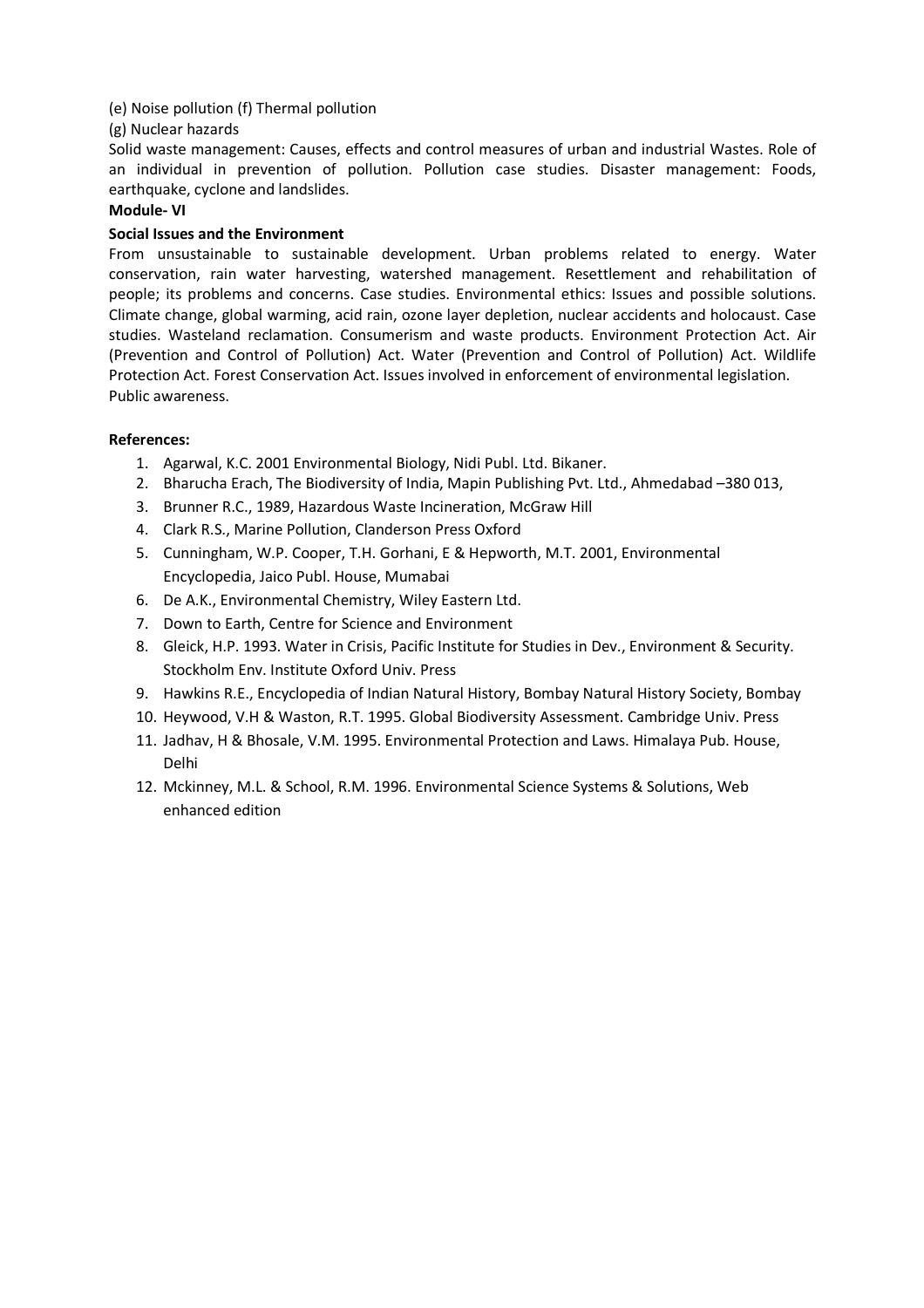# **606103- B- Pollution Control**

**Credits** : 5

| Teaching scheme:      | <b>Examination Scheme:</b>      |
|-----------------------|---------------------------------|
| Lectures: 5 Hrs/ Week | Theory: 50 marks (In Semester)  |
|                       | Theory: 50 Marks (End Semester) |

## **Elective- III**

# **Module- I**

## **Parameters influencing air pollution**, measurement of parameters

Plume behaviour, transport, and diffusion. Formulae for stack heights, Gaussian diffusion models for finding ground level concentration.

## **Module- II**

## **Design problems of height of chimney and ground level concentration**.

Air Pollution survey, Basic and statistical considerations of sampling sites, Devices and methods used for sampling gases and particulars, Stack sampling, Iso kinetic sampling Analysis of air samples, Chemical and instrumental methods,

Ambient air quality standards and emission standards Photochemistry of air pollution, Photochemical smog reactions involved in its formation

## **Module- III**

**Factors influencing its reactions**. Effects on man, animals, vegetation and property, Economics of loss due to pollution, Episodes, Air Pollution index.

Odors: Sources, measurement and control.

Control of Pollution: By process modification, Change of raw materials, Fuels, process equipment and process operation by use of air pollution control equipments, For particulate pollutants, Air Pollution control by using Equipments, Design of control equipments as ESP, Scrubber, Bag filter, Cyclones etc **Module- IV**

# Control of gaseous pollutants Absorption devices, Adsorption Devices, Combustion devices, Condensation devices. Air Pollution Control by Legislation and regulation: The Environment (Protection) act, 1986, Emission standards for Stationary sources and mobile sources.

## **Module- V**

# **Economics of air pollution control: Cost / benefit ratio, optimization**

Environmental Impact Assessment: Definition, Broad Goals, Objectives, Phases in EIA, Contents of Application form, Advantages & Disadvantages of EIA, Environmental management plan, Environmental Impact of Industries, Urbanization and Agricultural activities.

## **Module- VI**

**Vehicular Pollution Sources of pollution**, Characteristics of exhaust gases, Traffic problem in major Cities, Control Techniques. Fuel Modification, Bio Diesel, Ethanol, Modifications in Engine Design, Catalytic Converter, Euro Standards

Noise Pollution Sources. Noise characteristics, measurement of noise, Effects of noise, Control of noise. Wastes. Role of an individual in prevention of pollution. Pollution case studies. Disaster management: Foods, earthquake, cyclone and landslides.

- 1. Air Pollution: Supplement to Measurements, Monitoring Surveillance and Engineering Control Vol.7 Academic Press Inc., Orlando 3rd Edn.
- 2. Pollution Control Handbook, 1986 P. L. Diwakar Rao Utility Publications
- 3. Introduction to Environmental Engineering, MacKenzie Leo Davis, David A. Cornwell
- 4. Environmental Pollution Control Engineering, C S Rao, New Age International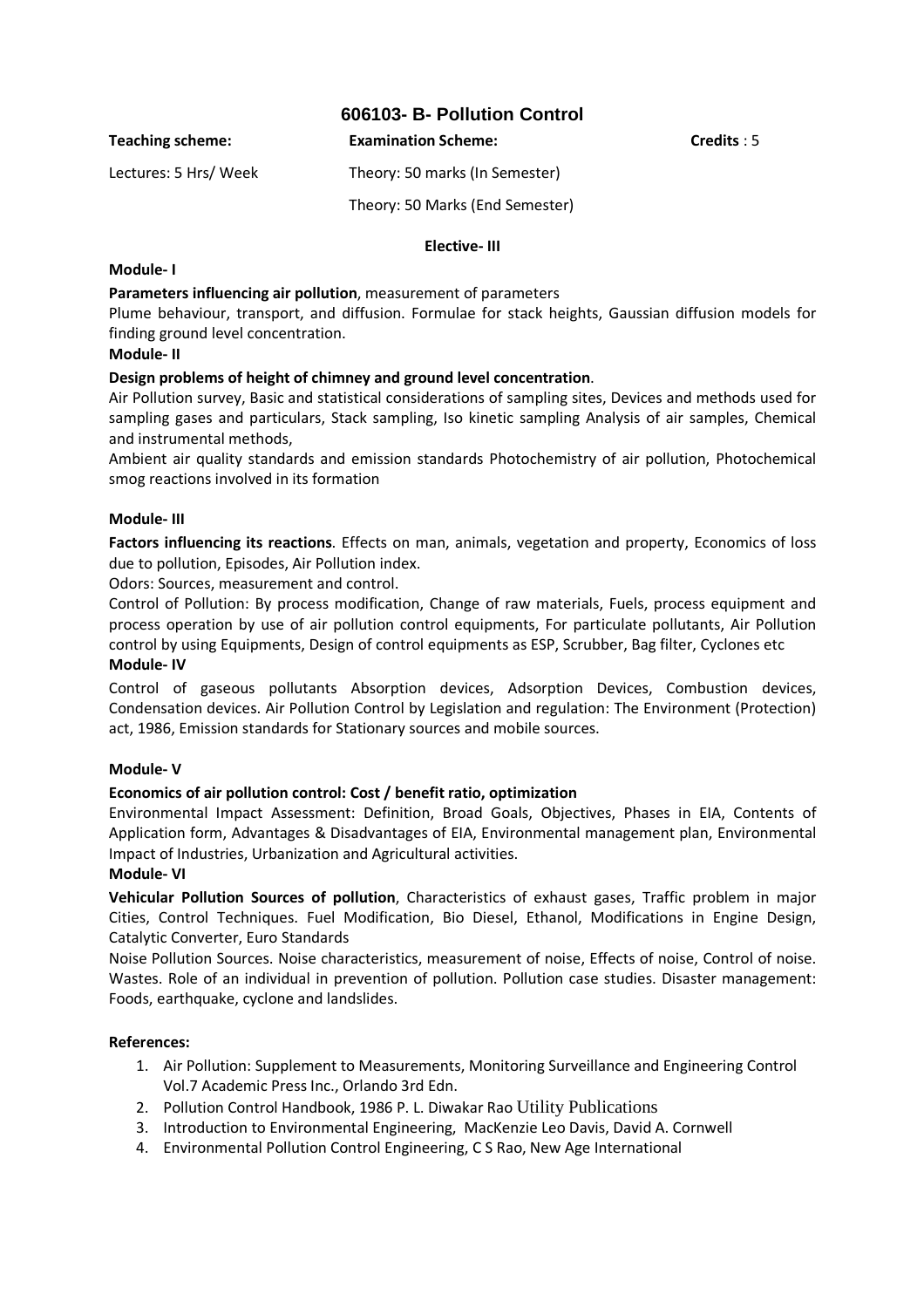# **606103- C- Fundamentals of Disaster Management**

| Teaching scheme:      | <b>Examination Scheme:</b>      | Credits : $5$ |  |
|-----------------------|---------------------------------|---------------|--|
| Lectures: 5 Hrs/ Week | Theory: 50 marks (In Semester)  |               |  |
|                       | Theory: 50 Marks (End Semester) |               |  |
|                       |                                 |               |  |

# **Elective- III**

# **Module- I**

**Introduction:** Definition and Concept of Hazard, Risk, Vulnerability and Disaster, Types and classification of Disasters

**Module- II**

## **Nature Induced Disasters:**

Earthquakes, Floods and Cyclones. Avalanches, Forest Fire and Tsunami.

**Module- III**

# **Human Induced Disasters:**

Nuclear, Chemical and Industrial Disasters, Global warming; Biological Disasters; Epidemics

# **Module- IV**

**Disaster Management:** Meaning, Concepts, Approaches, Principles, Objectives and Scope Essentials of Disaster Management; Institutional and Individual's responsibilities during risk reduction, preparedness, response and recovery phases

# **Module- V**

Regional Profile of India based on Earthquakes, Droughts, Floods and Cyclones.

# **Module- VI**

Disaster Management Frame in India National Level, including National Disaster management Authority. State Authorities, Local Groups and Committees

- 1. Disaster Management By G.K. Ghosh A.P.H. Publishing Corporation
- 2. Disaster Management By R.B. Singh Rawat Publications
- 3. Disaster Management Recent Approaches By Arvind Kumar Anmol Publications
- 4. Bryant Edwards (2005): Natural Hazards, Cambridge University Press, U.K.
- 5. Carter, W. Nick, 1991: Disaster Management, Asian Development Bank, Manila.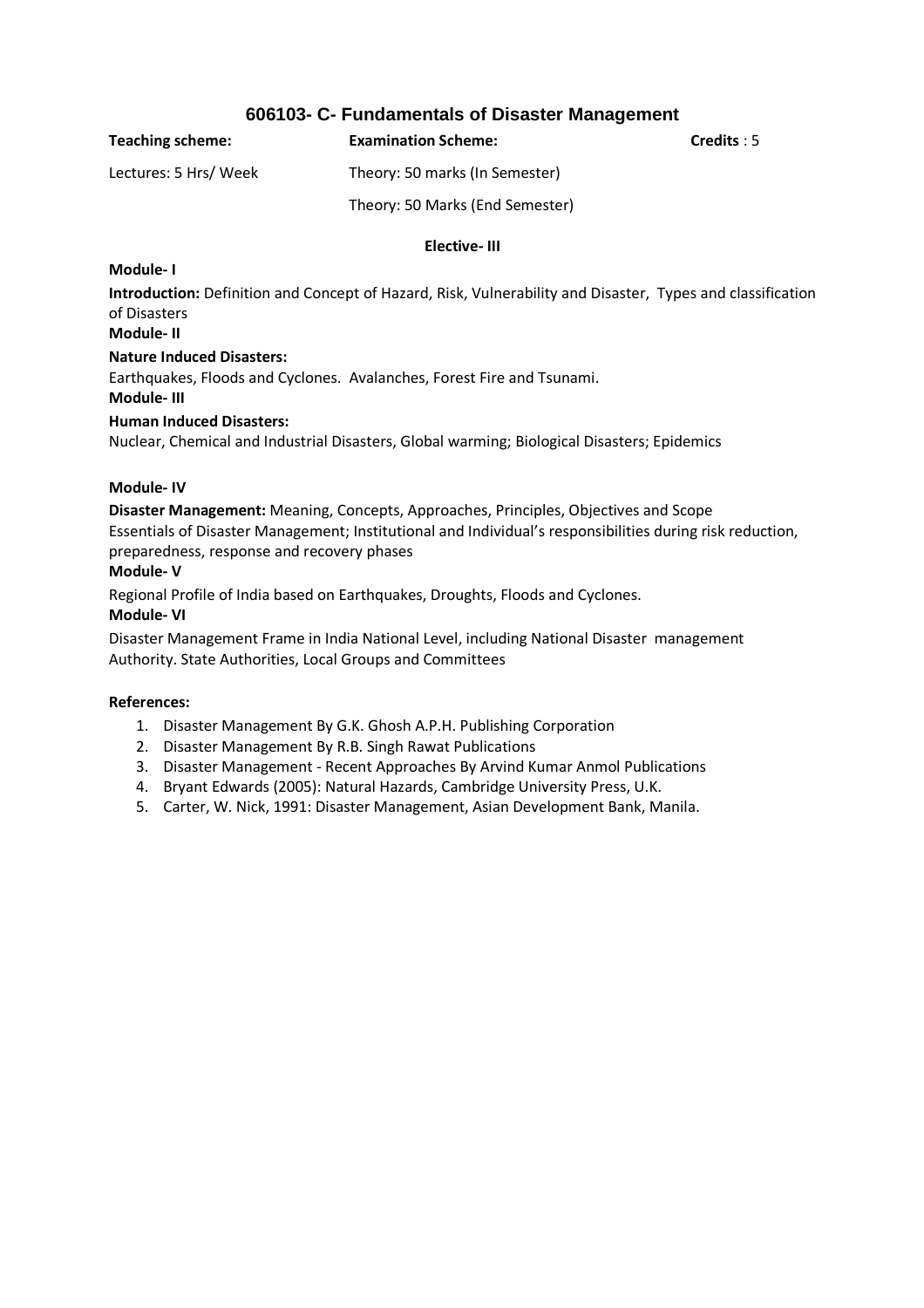# **606103- D- Constitution of India**

| Teaching scheme:      | <b>Examination Scheme:</b>      | Credits : $5$ |
|-----------------------|---------------------------------|---------------|
| Lectures: 5 Hrs/ Week | Theory: 50 marks (In Semester)  |               |
|                       | Theory: 50 Marks (End Semester) |               |

## **Elective- III**

## **Module- I**

**Framing of the Indian Constitution**: Role of the Constituent Assembly – the Preamble,

 Fundamental Rights and Duties – Directive Principles, Nature of Indian Federalism: Union-State Relations.

# **Module- II**

**Union Executive:** President, Vice-President: election, position, functions (with reference to Emergency Powers), Prime Minister, Council of Ministers, relationship of Prime Minister and President, Union Legislature: Rajya Sabha, Lok Sabha: Organisation, Functions – Law-making procedure, Privileges, Committee system – Speaker.

## **Module- III**

**Government in the states:** Governor, Chief Minister and Council of Ministers: position and functions – State Legislature: composition and functions, The Judiciary: Supreme Court and the High Courts: composition and functions – Judicial activism.

## **Module- IV**

**Constitutional amendment:** Procedure – main recommendations of the Constitutional Review Commission (Venkatachalliah Commission), Party system: features and trends – major national political parties in India: ideologies and programmes – coalition politics in India: nature and trends – political parties in West Bengal: An overview.

## **Module- V**

**Electoral process:** Election Commission: composition, functions, role, Role of business, working class, peasants in Indian politics.

# **Module- VI**

Role of (a) religion (b) language (c) caste (d) tribe and (e) regionalism in Indian politics,

New Social Movements since the 1970s: (a) environmental movements, (b) women's movements, (c) human rights movements.

- 1. Introduction to the Constitution of India 20 Edition, Authored , Durga Das Basu Lexisnexis Publications (2012)
- 2. Kagzi, M.C. Jain The Constitutional of India Vol.1 & 2. -New Delhi: India Law House, 2001.
- 3. Ramana, M.V.V. Inter-State River Water Disputes in India -New Delhi: Orient Longman, 1992
- 4. Pylee, M.V. Constitutional Amendments in India -Delhi: Universal Law,2003.
- 5. Datar, Arvind P. Datar on Constitution of India -Agra : Wadhwa & Co.,2001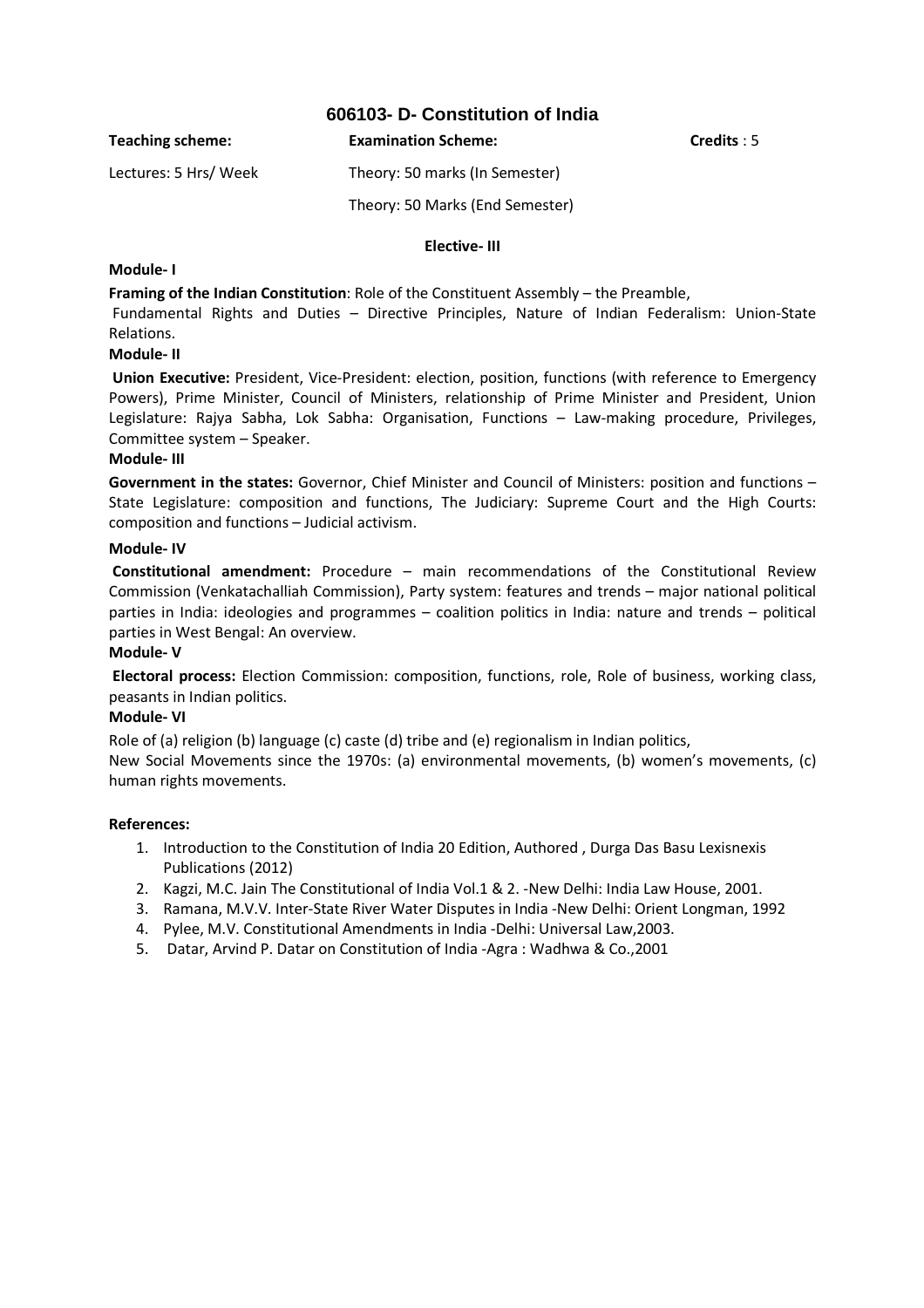# **606104- Seminar- II**

| <b>Teaching scheme:</b> | <b>Examination Scheme:</b> | Credits: $4$ |
|-------------------------|----------------------------|--------------|
| Lectures: 4 Hrs/ Week   | Oral: 50 Marks             |              |
|                         | Term- Work: 50 Marks       |              |

Seminar II : shall be on the topic relevant to latest trends in the field of concerned branch, Preferably on the topic of specialization based on the electives selected by him/her approved by authority. The student shall submit the seminar report in standard format using LATEX, duly certified for satisfactory completion of the work by the concerned guide and head of the Department/Institute.

| 606105- Project Stage- I |                            |            |  |
|--------------------------|----------------------------|------------|--|
| <b>Teaching scheme:</b>  | <b>Examination Scheme:</b> | Credits:08 |  |
| Lectures: 8 Hrs/ Week    | Oral: 50 Marks             |            |  |
|                          | Term- Work: 50 Marks       |            |  |

## **PROJECT WORK:**

The project work shall be based on the knowledge acquired by the student during the coursework and preferably it should meet and contribute towards the needs of the society. The project aims to provide an opportunity of designing and building complete system or subsystems based on area where the student likes to acquire specialized skills.

**Project work Stage – I** is an integral part of the project work. In this, the student shall complete the partial work of the project which will consist of problem statement, literature Review, project overview, scheme of implementation mathematical model/SRS/UML/ERD/block diagram/ PERT chart, etc.) and Layout & Design of the Set-up. As a part of the progress report of Project work Stage-I, the candidate shall deliver a presentation on the advancement in Technology pertaining to the selected dissertation topic. The student shall submit the duly certified progress report of Project work Stage-I in Standard format using LATEX for satisfactory completion of the work by the concerned guide and head of the Department/Institute.

**Note: As per University examination rule R 1.5, a student will become eligible to register for Project Work Stage ll only after he/she secures passing grade in Project Work Stage I.**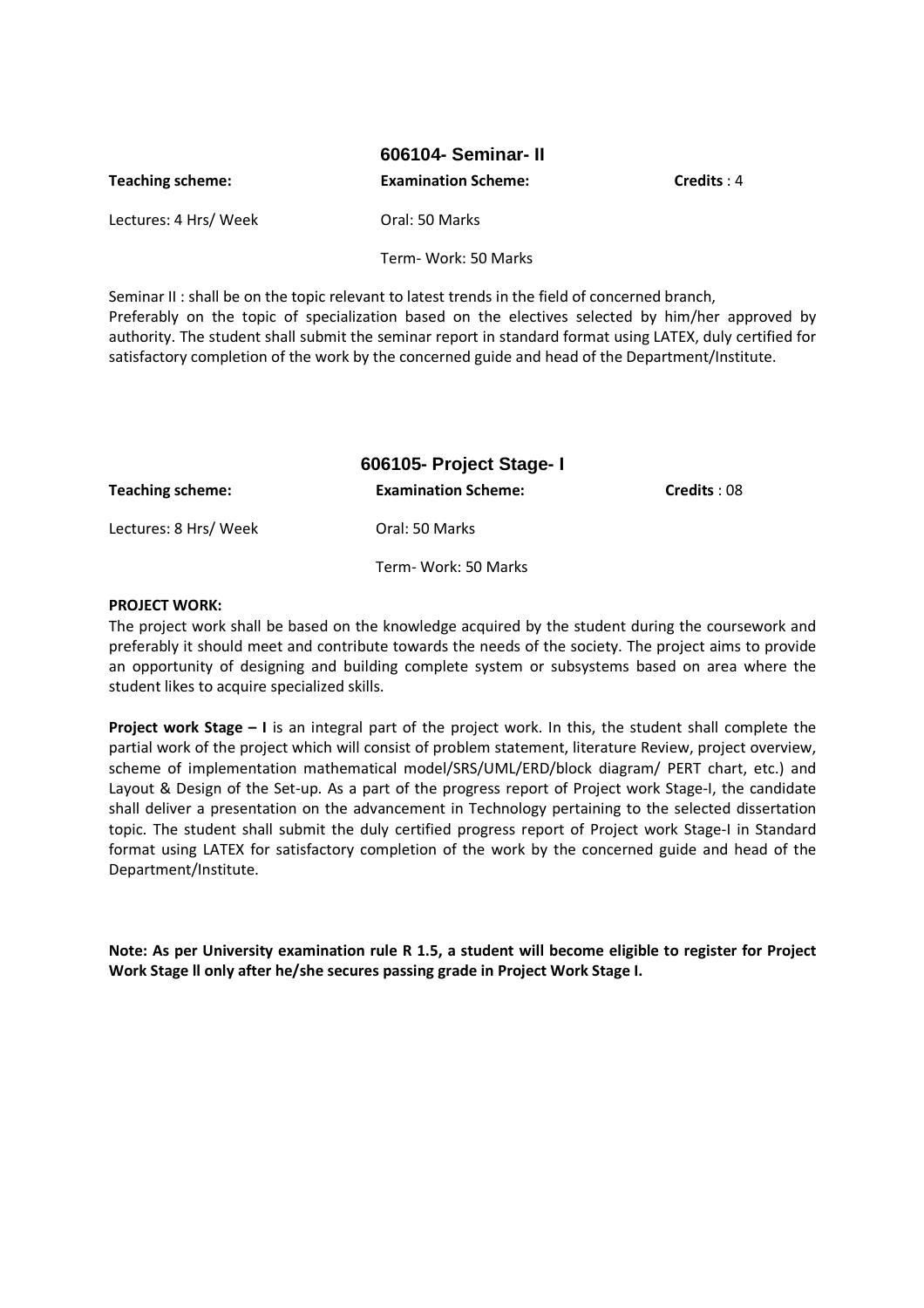# SEMESTER- IV